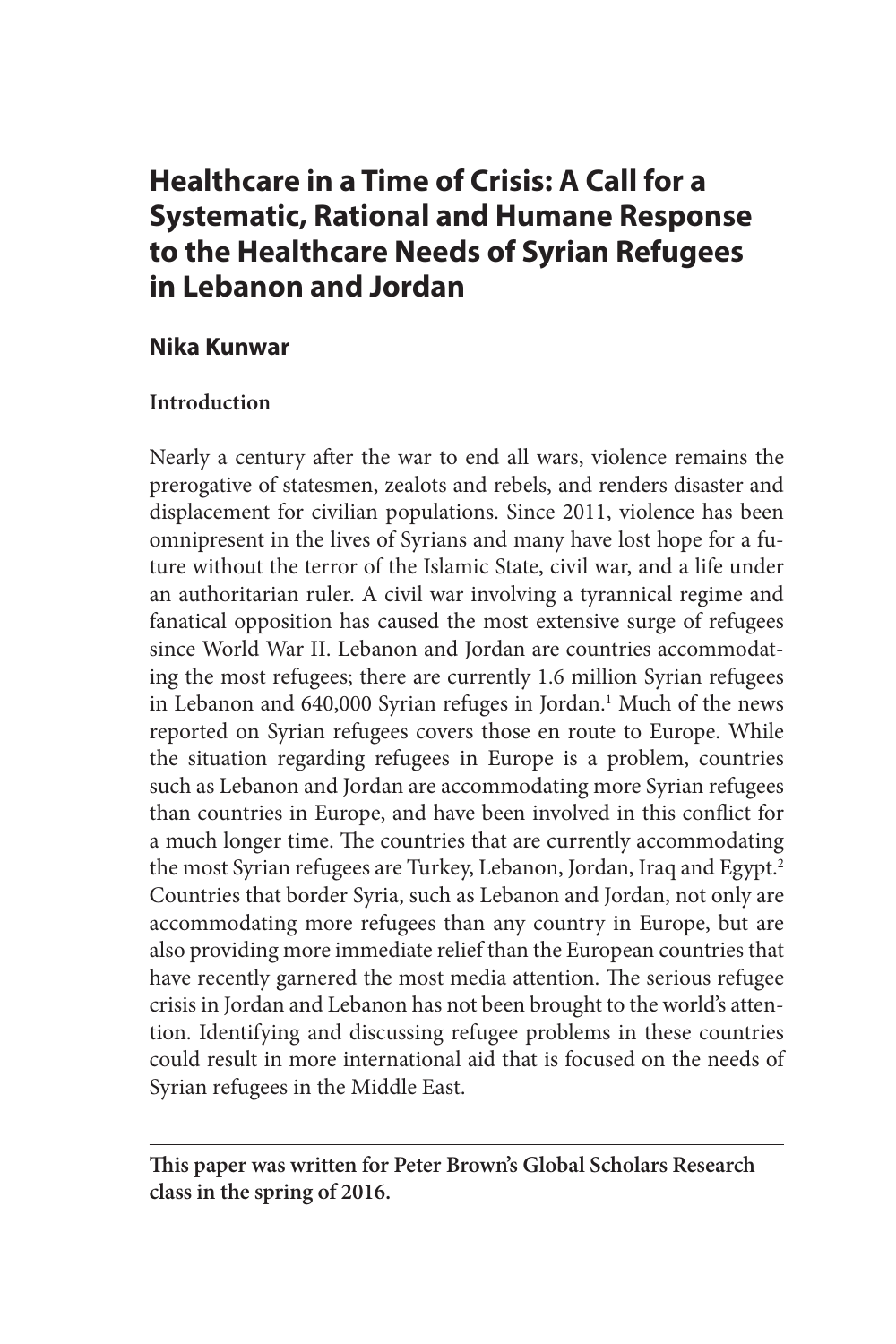What, in fact, has become of the majority of Syrian refugees, who are not traveling the huge distance to Europe, but rather to the nearby countries of Lebanon and Jordan? What kinds of remediation have proven effective for this traumatized population? Syrian refugees are finding more permanent homes in the countries they are journeying to, as the violence in Syria has no end in sight. If countries such as Lebanon and Jordan are no longer merely providing temporary shelter, one wonders about refugees' access to longer term life necessities such as healthcare. If Syria no longer looks to be a viable home to return to, an important matter to investigate is the state of healthcare for Syrian refugees in Lebanon and Jordan.

Many studies have discussed the shortcomings of the healthcare systems for Syrian refugees in Jordan and Lebanon; however, few have presented a cohesive and comprehensive way to address these issues.<sup>3</sup> An academic research study done by Abbara et al., for instance, discusses the lack of mental healthcare for Syrian refugees in Jordan, but only give a vague solution to the problem by stating that it is uimportant to strengthen routine mental health programs that monitor and evaluate the Syrian refugees.<sup>4</sup> There is no set plan of action for improving the mental health sector for refugees in Jordan. Similarly, in a report by Médecins San Frontières, authors discuss how the high costs of medical care in Lebanon make it nearly impossible for Syrian refugees to access healthcare; however, the only call to action is for national and international actors to make sure "money [is not]… an obstacle to health for a population fleeing violence."5 Details are not included as to how different institutions should act in order to achieve the goal set forth by the report. These studies have failed to explore the success of healthcare programs in other countries that are in a similar situation, such as Turkey. Studies that compare successful health remediation of refugee populations in nearby countries are curiously rare, yet such studies might shed light on effective solutions to healthcare problems. International and national actors should learn from the outcomes of programs that are implemented in other countries with an abundance of refugees so that it is possible to build upon these outcomes in the hopes of improving the healthcare systems for Syrian refugees elsewhere. Through a systematic study of possible solutions,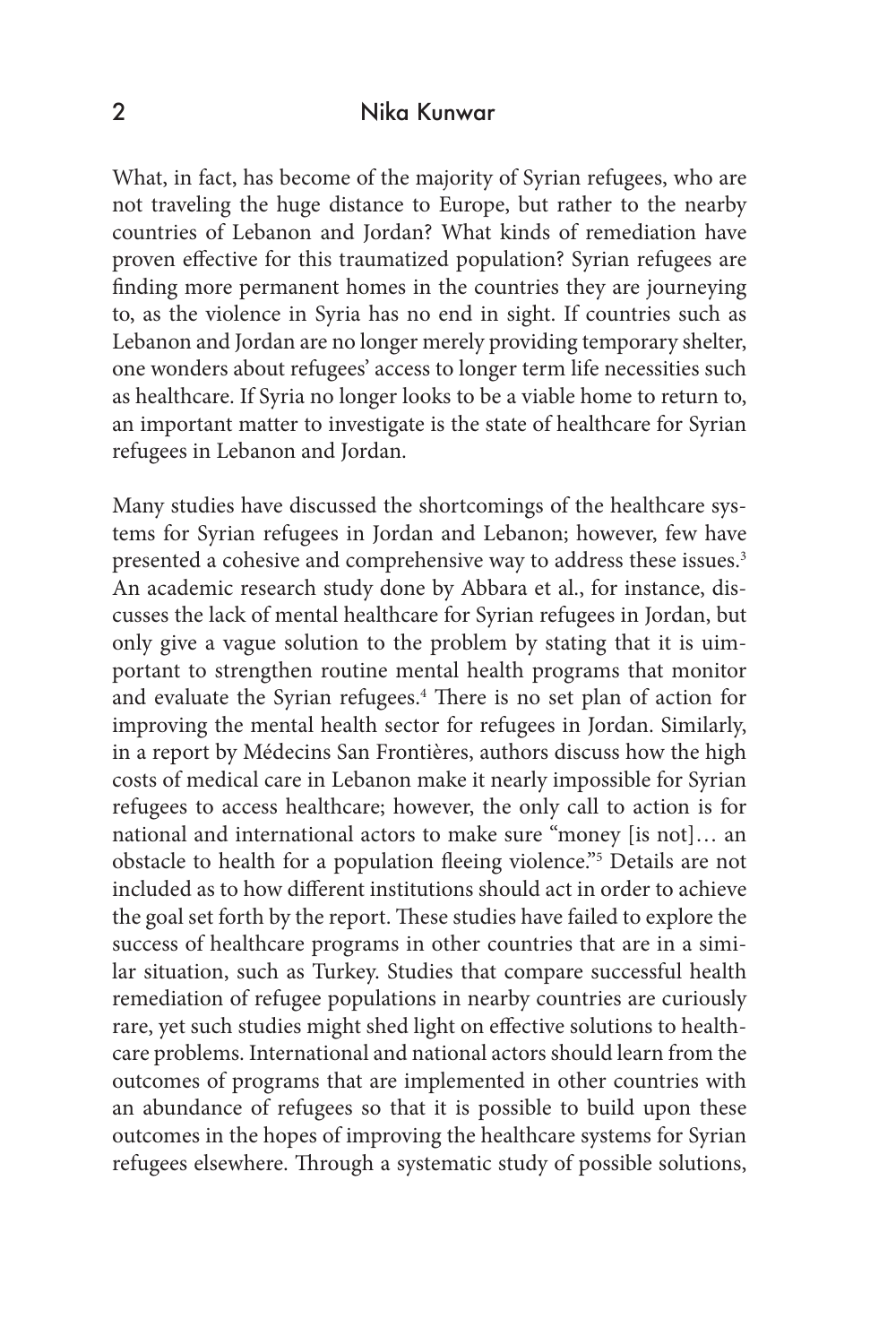the various problems in the healthcare systems for Syrian refugees in Lebanon and Jordan can be addressed.

In this paper, I will distinguish a refugee from a displaced person or person on the move. This paper will primarily focus on the plight of Syrian refugees; however, I do acknowledge that there are vast problems regarding the health of displaced people, even though I will not be addressing them in this paper. As the subject is broad, it is necessary to narrow the aspects of healthcare that will be examined in this paper. While a few specialties such as psychiatry and obstetrics will be briefly addressed, my main concern is general medicine and primary care.

The research question for this paper is: What are the systemic deficiencies of healthcare systems for Syrian refugees in Lebanon and Jordan and what countries provide the most promising models for replication? My thesis is that, while some believe that the building of refugees camps for Syrians is paramount in providing healthcare for these refugees, the granting of unrestricted access to medical care for refugees, and the implementing of programs that allow Syrian medical care providers to practice, are the most urgent remedies for improving healthcare for Syrian refugees in Lebanon and Jordan. First I will provide relevant background information on the healthcare systems for Syrian refugees in Jordan and Lebanon. Next, I will examine the rival argument of prioritizing refugees camps. Then I will show the urgency of the need for unrestricted access to healthcare for Syrian refugees. Finally, I will reveal the importance of implementing programs to allow Syrian healthcare providers to treat Syrian refugees in their host country, so that the refugee health crisis remediation can continue and expand with minimal suffering.

## **State of Healthcare for Syrian Refugees in Jordan**

Jordan is a developing country that is currently hosting the third largest number of Syrian refugees.<sup>6</sup> Scholars have differing opinions of the state of Jordan's healthcare system for Syrian refugees; some believe that the system needs considerable improvements, while oth-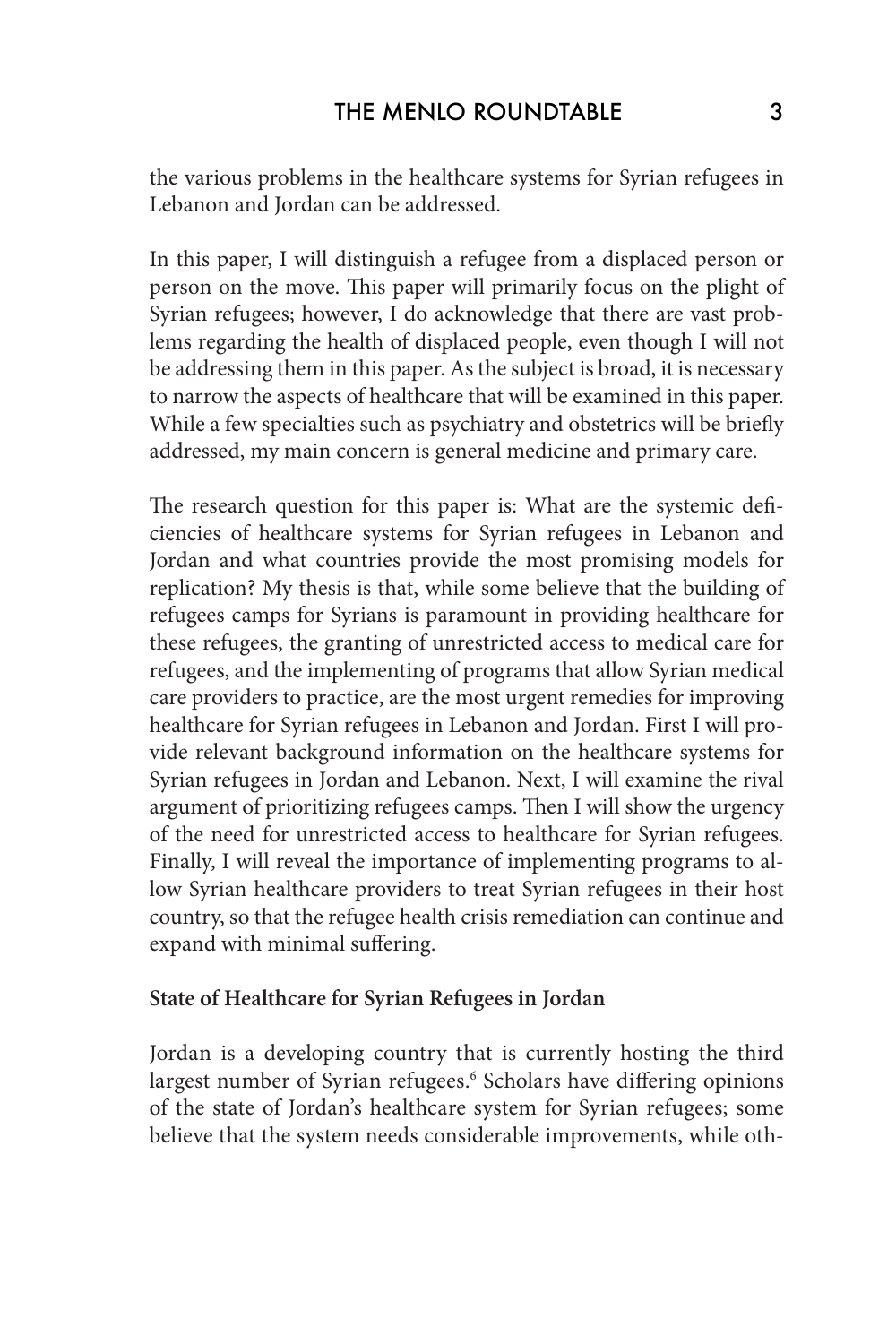ers believe the system is one characterized by success.7 Amjed S. Al-Fahoum et al., argue that the health services provided to Syrian refugees in Jordan are at a "fairly good level," although they did not give any details as to what the "fairly good level" compared.<sup>8</sup> Through field surveys of 120 Syrian refugees, the authors found that over 75% of people reported insufficient healthcare, but after using an ordinal probit model to analyze for confounding variables, they found that the probability of someone with poor health to report inadequate healthcare increased by 41.1%.<sup>9</sup> This rise might be due to the fact that Syrian refugees who have poor health blame the healthcare system for not having the capacity to improve their health. The authors also note that according to the World Bank, Jordan is "the number one health care services provider in the Middle East and among the best in the world," and that Jordan has granted the refugees access to this worldrenowned healthcare in the midst of this crisis.10

What these authors fail to acknowledge is that the Jordanian government repealed free medical aid for the Syrian refugees in November 2014, and now the refugees in Jordan must pay the same costs for medical care that uninsured Jordanians must pay; this repeal was made before the authors published their study. It is also not clear how the authors came to the conclusion that the healthcare system in Jordan is acceptable for Syrian refugees, as the data collected argues against their claim that Jordan has the best healthcare system in the Middle East. The conclusion the authors reach about positive healthcare provided in Jordanian refugee camps is not supported by their evidence, as they ignore a part of Jordanian legislation that would refute their claim.

A study in the *International Journal of Health Planning and Access* from 2016 confirms that conditions in Jordan have indeed deteriorated in the recent past. These authors claim that while Jordan has provided adequate care for Syrian refugee children in the past, the quality of care has since declined due to recently lowered subsidies. After conducting 1,550 surveys of Syrian refugee "households," they found that 90% of families reported that they were able to receive medical care for their children at the most recent time they needed it; the main reason for not seeking healthcare services for a child in need was due to cost.<sup>11</sup> Around 54.6% of the families looking for medical care for their child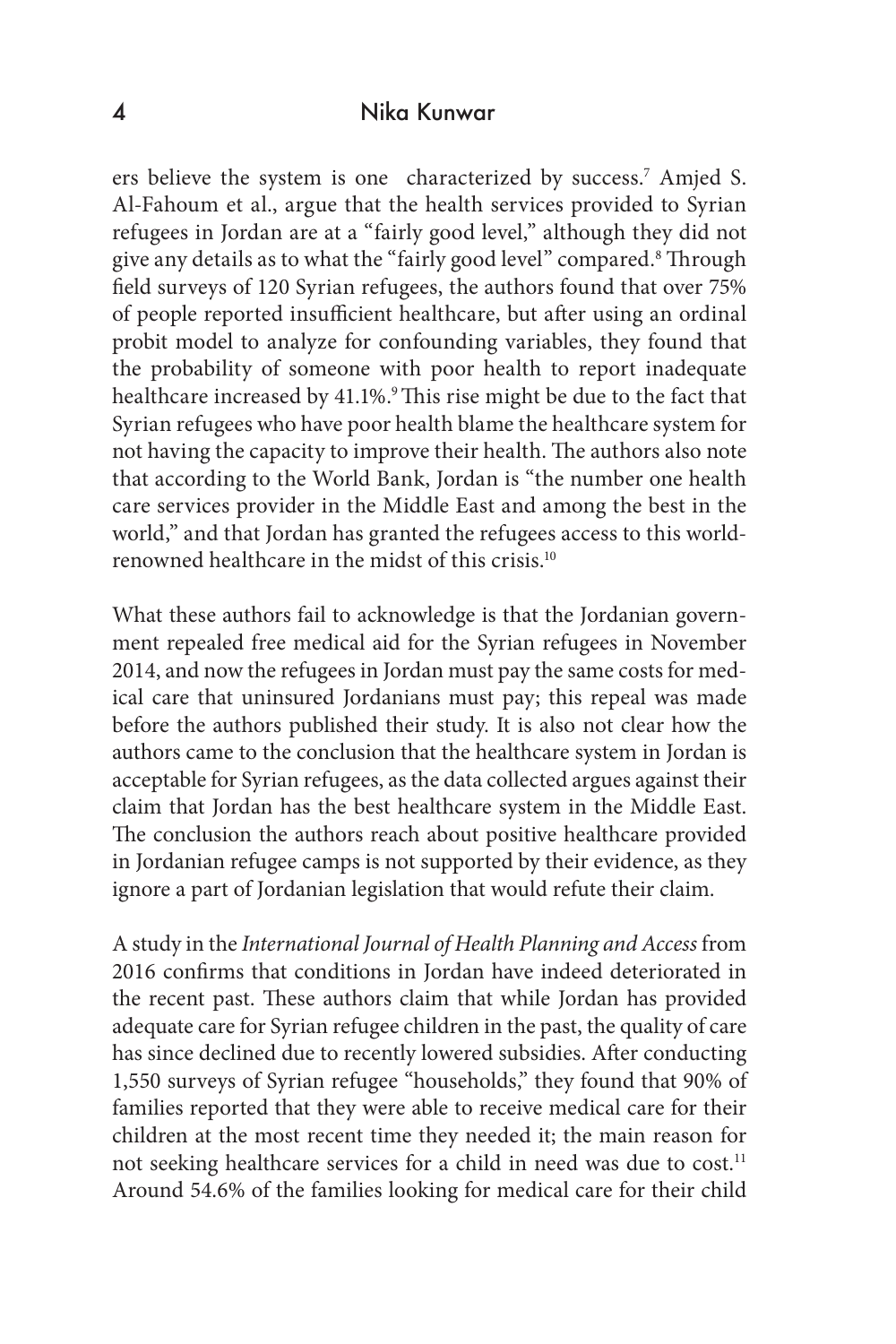went to public facilities, while 36.5% sought care at private facilities and the remaining families looked for care at charity and non-governmental organization facilities; the authors found statistically significant differences between costs of the medical care at these different facilities, with the average costs highest at private facilities, and lowest at NGO/ charity facilities.12 By extrapolating from their findings, they were able to estimate an average of 3.85 visits per child per year, which is within the range of 2 to 4 visits provided by Sphere standards (an initiative to improve the quality of humanitarian assistance).<sup>13</sup> This suggests relatively good access to healthcare services for children who are Syrian refugees. While the authors did find adequate healthcare services for Syrian refugee children living in Jordan, they make the claim that the quality of care has declined since the study was conducted. To a certain degree, this can be explained by the fact that Syrian refugees no longer receive the full food voucher support, and this means more money has to be spent on food, rather than medical care. Because Jordan is struggling to manage the economic burden brought upon by the increasing number of Syrian refugees, the country has had to reduce the accommodation given to the refugees. This forces Syrian refugees to find or raise money to pay for their medical expenses, and limits their access to quality healthcare.

A recent United Nations' study both confirms and extends Doocy et al.'s conclusions regarding the deteriorating healthcare conditions for Syrian refugees in Jordan, distinguishing between access given to those within refugee camps and those outside. In the Regional Refugee and Resilience Plan 2016-2017 in Response to the Syria Crisis (3RP 2016- 17), written by the United Nations High Commissioner for Refugees, the authors observe that Syrian refugees living in camps in Jordan can receive medical care free of charge, but if they are outside the camps, they must pay the same cost for medical care as Jordanians who do not have insurance.<sup>14</sup> Mental health problems are some of the most prevalent among refugees due to their agonizing experiences.<sup>15</sup> The 3RP 2016-17 also recognizes that Jordan has incorporated mental healthcare into their primary healthcare system, which is an important part of healthcare for Syrian refugees, as the violence and trauma they have experienced is likely to cause post-traumatic stress disorder and depression.<sup>16</sup> While there are promising aspects of the Jordanian health-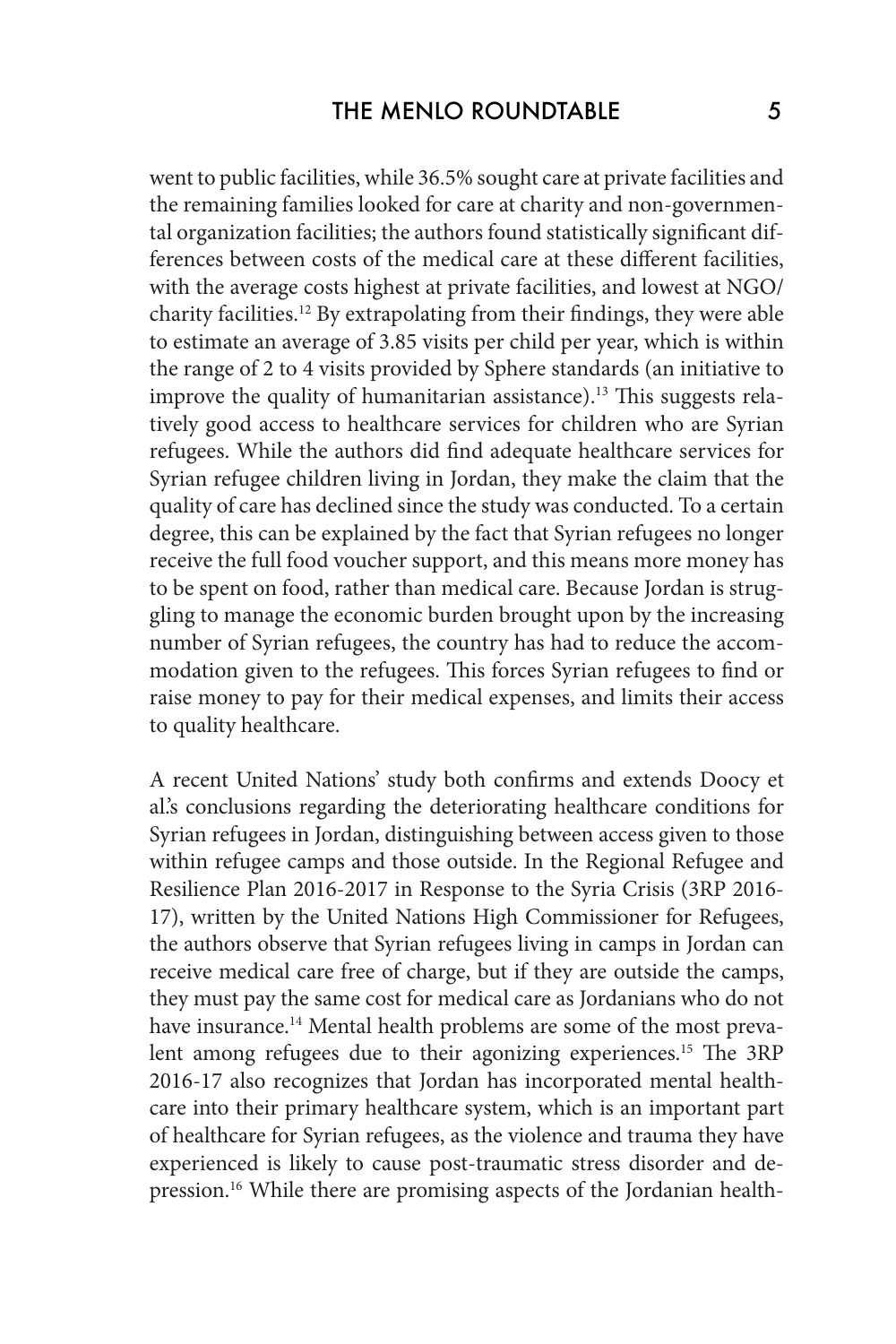care system for Syrian refugees, the system is not strong enough, nor comprehensive enough to successfully accommodate for the needs of these refugees, and a multi-faceted plan must be constructed in order to ensure the health of the Syrian refugees.

#### **State of Healthcare for Syrian Refugees in Lebanon**

Lebanon is also a developing country, much like Jordan, that is accommodating the second largest number of Syrian refugees. In contrast to the evaluation of the Jordanian healthcare system, reports from relief agencies agree on the status of the Lebanese healthcare system, asserting a common theme: it is in need of reform.<sup>17</sup> Amnesty International, for instance, criticizes the high prices the system charges refugees to gain access to healthcare, and recognizes that one of the main priorities for Syrian refugees is to find access to healthcare while in Lebanon.18 The healthcare system in Lebanon is mostly privatized, which makes it harder for Syrian refugees to gain access, due to the high costs of medical care. The United Nations High Commissioner for Refugees (UNHCR) does provide healthcare for the Syrian refugees, but they must pay the fees of these private providers in order to provide the refugees access to healthcare, and the UNHCR is grossly underfunded. The combination of the high cost of healthcare in Lebanon and the lack of funds for the UNHCR makes it nearly impossible to provide adequate healthcare for Syrian refugees. Public sectors that provide healthcare in Lebanon declined in their capacity to serve the health needs of the refugees by 45% between 2005 and 2011 because of the overwhelming numbers of refugees entering Lebanon. They are no longer able to provide proper healthcare for Syrian refugees at low costs.<sup>19</sup>

The increasing demand for healthcare has made it impossible for Lebanon to successfully provide healthcare for its refugee population. Because of the skyrocketing costs of healthcare in Lebanon, many people with chronic illnesses and cancer are not able to get treatment. In some instances, refugees have turned to traveling back to Syria in order to get their treatment because it is less expensive and sometimes even free. A questionnaire sent out by the UNHCR reveals that 11% of refugees travel back to Syria for the purpose of receiving medical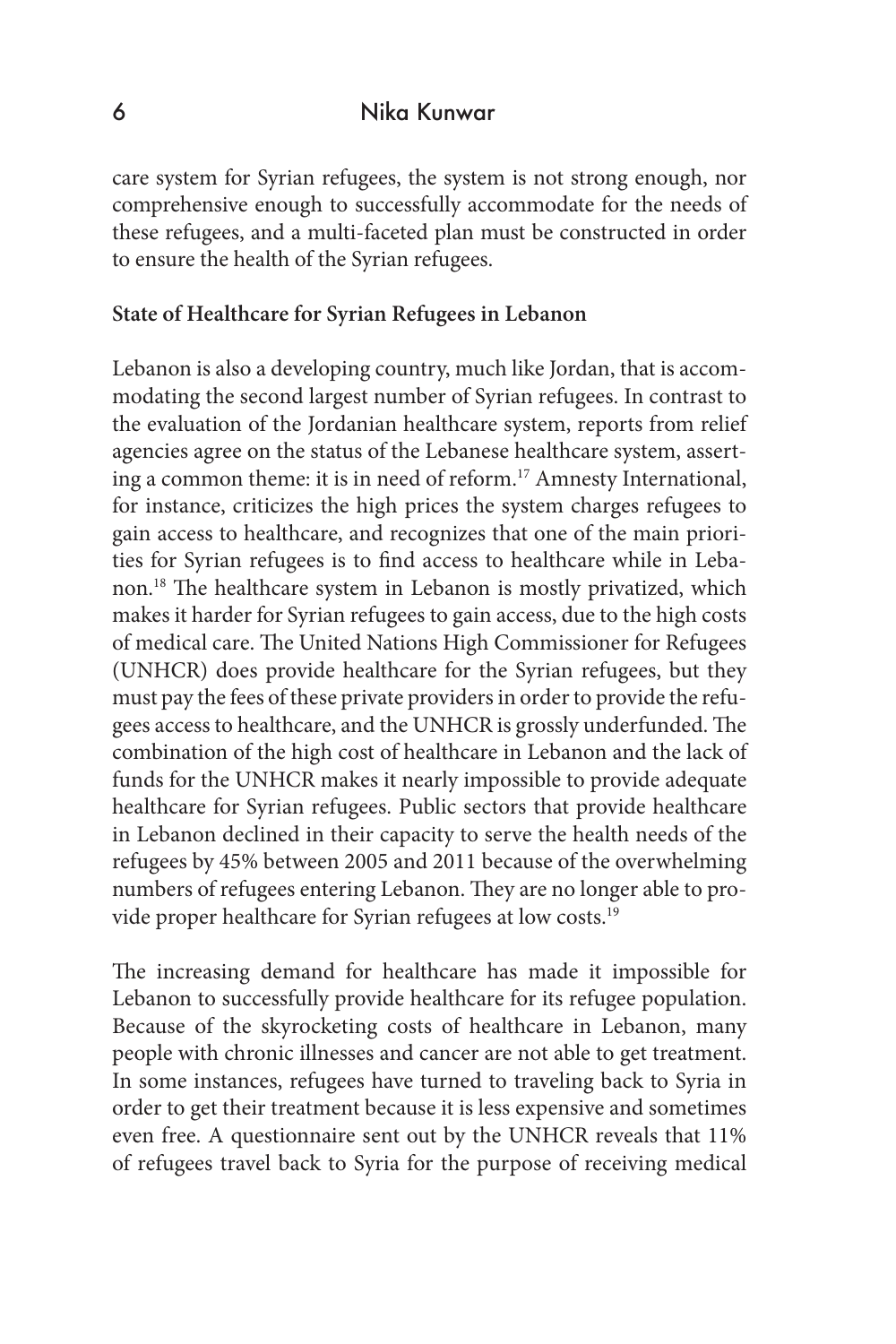care.20 Amnesty International criticizes the Lebanese government for not having a national strategy to cope with the healthcare needs of its Syrian refugee population. They also state their disappointment in the global community regarding the low level of funding of relief for these refugees, as there is an 83% shortfall in funding.<sup>21</sup> For the international community, they recommend that countries provide meaningful contributions to the UN Regional Response Plan, provide support to Lebanon and other countries that are bearing the brunt of the Syrian refugees, increase their quotas for the number of Syrian refugees they bring in to their countries, and offer other avenues for allowing refugees into their countries such as work and student visas.<sup>22</sup> While Amnesty International does give the international community a general plan of action, there are no specifics given regarding the plan of action for improving healthcare for Syrian refugees, even though the organization highlights the urgency of addressing this problem.

An organization responsible for medical aid in Lebanon, Médecins San Frontières (MSF), shares the same disappointment in Lebanon's healthcare system for Syrian refugees. MSF evaluated the status of healthcare for Syrian refugees in Lebanon; while Lebanese authorities were making the effort to provide secondary and tertiary levels of healthcare for refugees, the increasing numbers of refugees and the lack of funding have made this near impossible. Ninety percent of the people MSF interviewed said that the price of their medications was the biggest barrier from getting medical treatment, and because the unemployment rates for Syrian refugees in Lebanon is 50% for males and 60% for females, these refugees are not able to cover their medical costs long-term.23 The essential treatment needed is at a much steeper cost in Lebanon than in Syria. In order to combat these issues, MSF recommends that healthcare for these Syrian refugees be free of charge in Lebanon.

With the increase of Syrian refugees in Lebanon, there has also been an increase in birth rates among refugees. In a *Conflict and Health* article, Benage et al. reported a study that analyzes the antenatal care for Syrian refugees in Lebanon. In this study, only 15.7% of the women surveyed reported having four or more visits for their pregnancy, 42.1%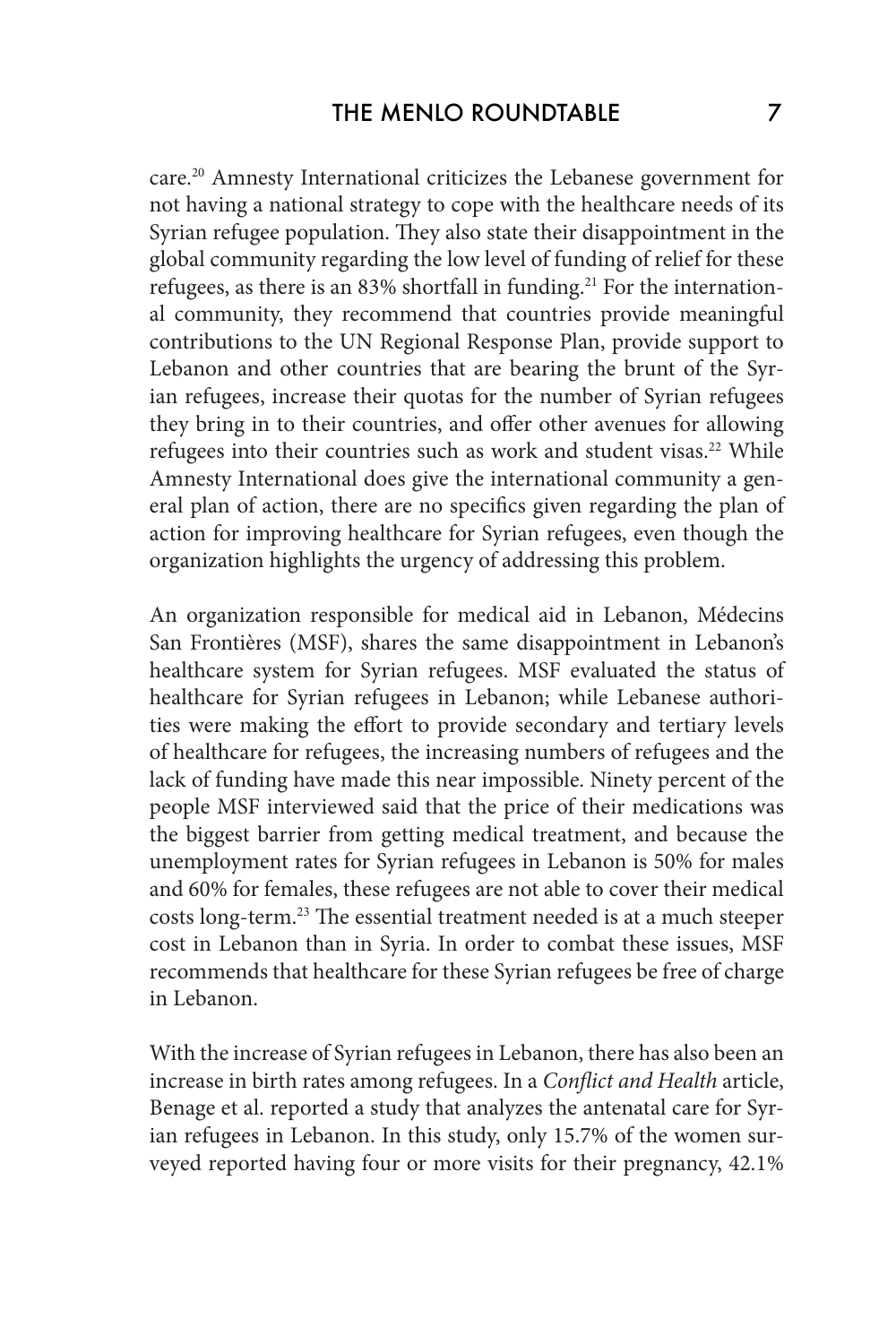of women surveyed were not told about the various complications that can arise in pregnancy, and 90.5% of women reported not receiving their tetanus prophylaxis, which is a crucial vaccination for pregnant women.24 The authors did find a relationship between the adequacy of care, and the location of the camps, relative to the Syrian border; they found that less adequate conditions for antenatal care were found in camps closer to the Syrian border and in camps that had less secure arrangements. Based on their surveys, Benage et al. found that only  $1/3$  of women has the access to adequate antenatal care, as characterized by the World Health Organization (WHO), because it was not available. The WHO describes this as services that, at the very least, provide blood pressure measurements and urine sample and blood sample analyses for these women.<sup>25</sup> The authors believe that access to education, family planning, and contraception empowers the pregnant refugees to make better decisions about their reproductive health. As described by several authors, the healthcare system in place for Syrian refugees in Lebanon requires reform and resources in order to provide better care for these refugees. With the inadequate conditions of the healthcare system for Syrian refugees in Lebanon and the deteriorating conditions of the healthcare system for Syrian refugees previously described in Jordan, the question becomes, what is to be done?

#### **Building Refugee Camps for Syrians**

When Syrian refugees leave Syria in hopes of a better future, they leave a life behind; many find their community and support systems disintegrate. Refugee camps can provide a sense of community for Syrian refugees who have left everything behind. In an article written by graduate students at Yale University, the authors suggested that building communal refugee camps for Syrian refugees could improve their health outcomes. In their report, they analyzed 34 studies and found that a community-centric refugee camp has the potential to improve healthcare, and also enhance support for mothers by creating a sense of community and identity.26 The authors then proceed to discuss a proposed design for refugee camps by looking to the Azraq Refugee Camp, located in Jordan and built in 2014. This camp was built due to the influx of Syrian refugees, but it is different than other camps because the planning for the camp took over a year, and the camp is con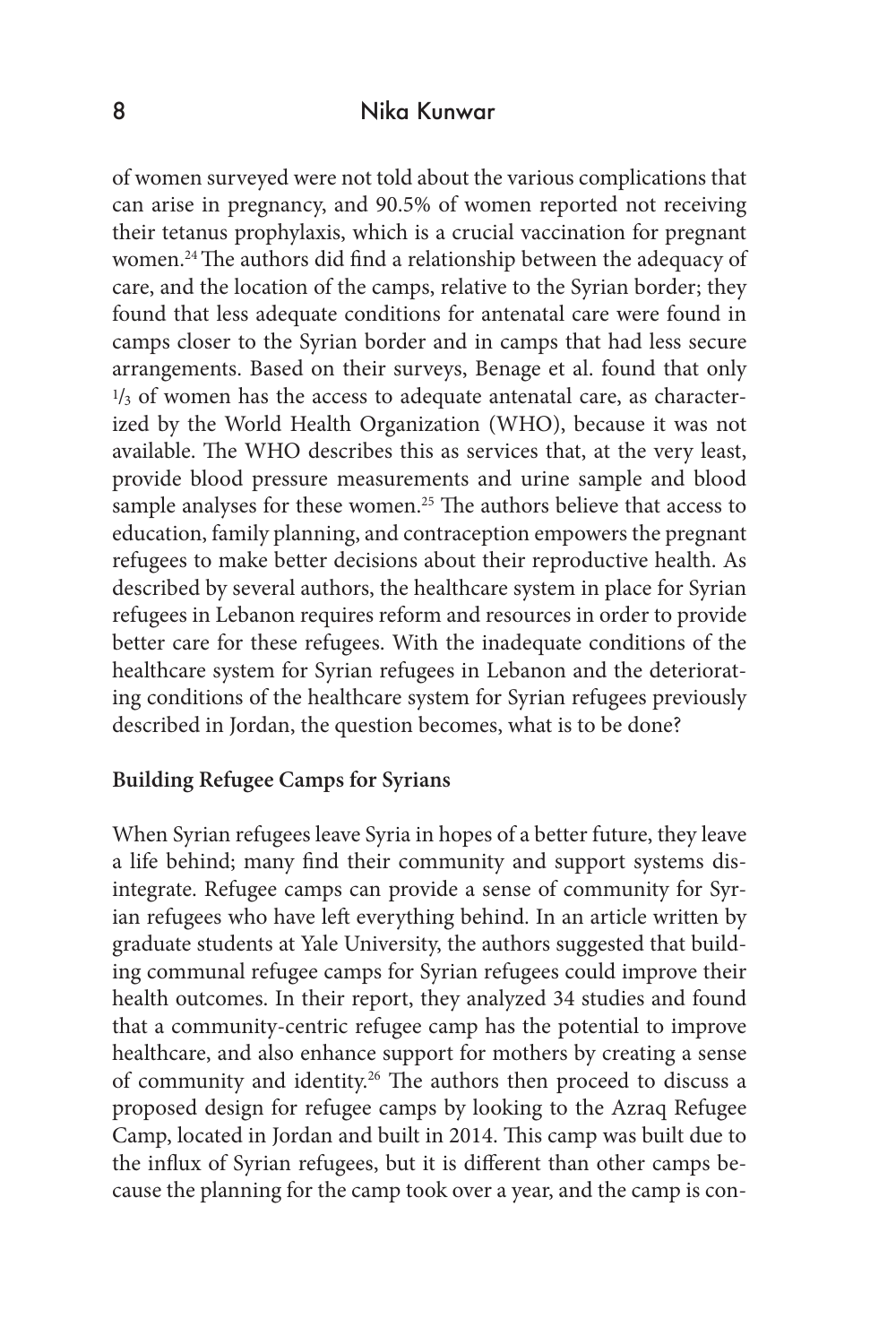sciously community-centric.<sup>27</sup> The individual households, which are built to be more permanent, are centered around a community center, health center and food distribution center, and the camp includes an outdoor street market, a Mosque, and playgrounds. In this camp, the authors found a relationship between community resilience and the health of mothers and their children; the community-centric environment also improved psychosocial outcomes.

Because the likelihood of Syrian refugees returning to Syria in the near future is dwindling, more permanent refugee camps, such as the one described above in Jordan, might be a good option for the refugees. The community-centric model for refugee camps not only improves the mental health of those living in the camp, but also makes it easier for medical aid to be distributed to refugees in need. While this model does look as though it could improve refugee camps for Syrian refugees, refugee camps should not be their only future. Syrian refugees deserve to be integrated into society, rather than be isolated by refugee camps if these living situations are no longer temporary. A focus on providing healthcare for Syrian refugees in refugee camps is undoubtedly important; however, the real need lies in healthcare for Syrian refugees who have since left camps, and are living in more urban environments. In Lebanon, 63% of Syrian refugees are unregistered with the government as they are living outside of refugee camps; these refugees don't have access to the aid provided by the UNHCR.<sup>28</sup> In Jordan, 84% of Syrian refugees are living outside of refugee camps, where they do not have access to healthcare aid by the UNHCR.<sup>29</sup> Many Syrian refugees are moving outside of camps in search of work; in Jordan, 31% of households in Balqa, a governorate known for its agriculture, previously lived in a refugee camp, but moved to work on farms.<sup>30</sup> Refugees are now migrating outside of camps in order to build their own lives, so refugee camps are now playing a less important role; this is why there should be focus on the healthcare system for Syrian refugees outside of camps. The healthcare system for Syrian refugees outside of refugee camps should also be focused upon because, as a Doctors Without Borders report showed, only 48% of unregistered refugees living outside of camps have access to free primary healthcare compared to 72% of registered refugees living in camps. $31$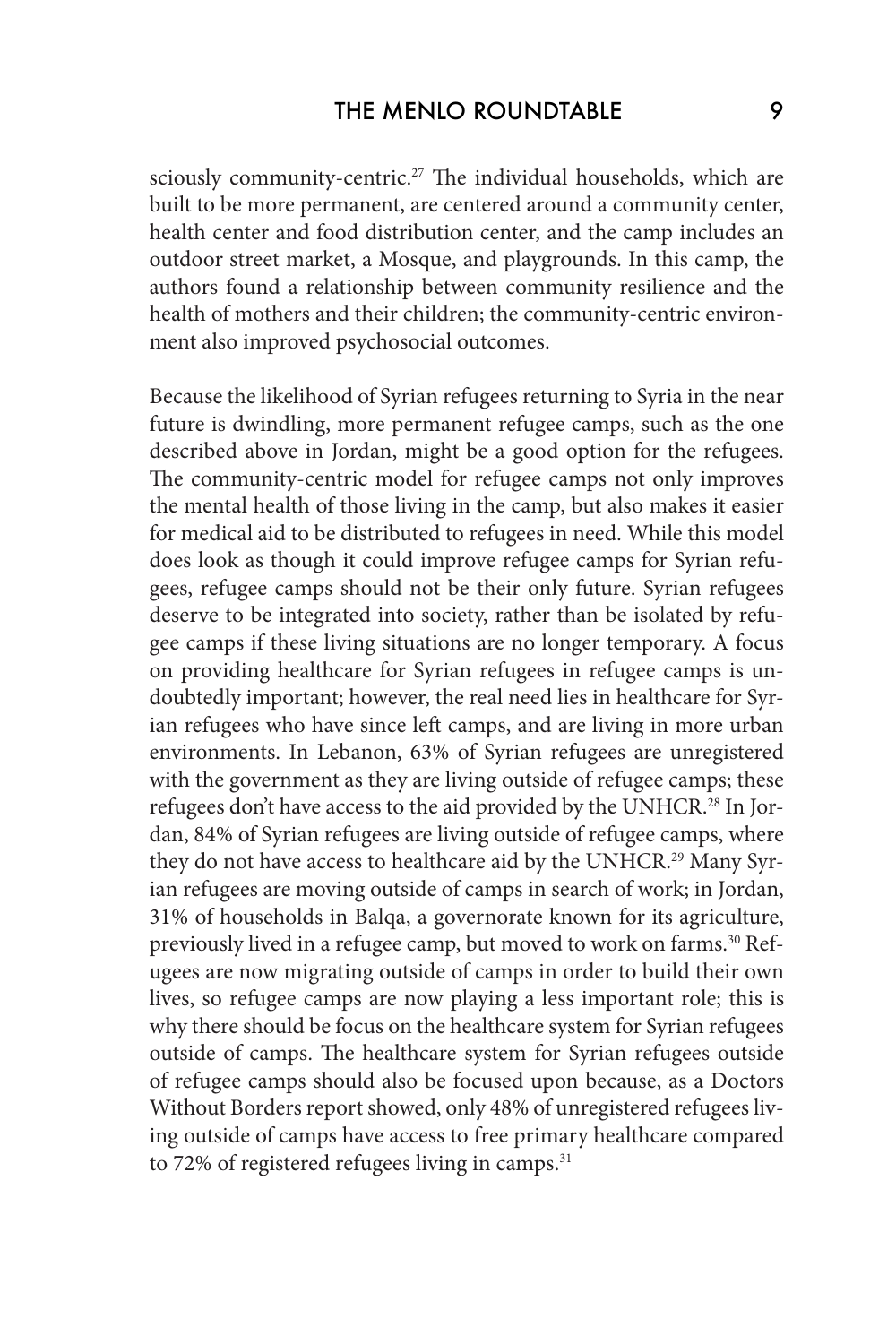In a study conducted on refugees in Sub-Saharan Africa, authors found that urban environments were more conducive to better mental and physical health, and environmental wellbeing than refugee camps. Authors found significant differences in the scoring of various categories of satisfaction with health between refugees living in an urban environment and refugees living in refugee camps.32 Although this study was not done with Syrian refugees, refugees in Sub-Saharan Africa are fleeing their countries for reasons similar to Syrian refugees, war between government military and Islamist military groups. Refugees in Sub-Saharan Africa have fled from neighboring countries, just as Syrian refugees have fled from Syria to Lebanon and Jordan. The situation for both refugee populations is similar, and therefore this study could be extrapolated to the Syrian refugee crisis in Lebanon and Jordan.

While this study may appear to support the claim that the conditions in refugee camps should get priority focus from the international community, it actually supports the idea that healthcare for Syrian refugees outside of camps should be the priority. A less isolated environment than the camps is conducive to better health. Refugee camps should not become permanent housing for Syrian refugees, as this maintains the feeling of seclusion and isolation for refugees; there was a significant increase, with a p-value of less than 0.001, in the satisfaction with living conditions between the refugees living in urban areas and the refugees living in camps.33 The study also shows that, ultimately, refugees cannot be secluded from the rest of society in host countries; Syrian refugees must be integrated with Lebanese and Jordanian populations in order to ensure the refugees' health and general wellbeing. If the healthcare system in these areas is not strengthened to accommodate more Syrian refugees, they will have no choice but to stay isolated in refugee camps or do without access to necessary healthcare. Although building refugee camps is important in the short term, the strengthening of healthcare systems for Syrian refugees outside of camps is more urgent and more beneficial, in the long term, for both the refugees and their host countries.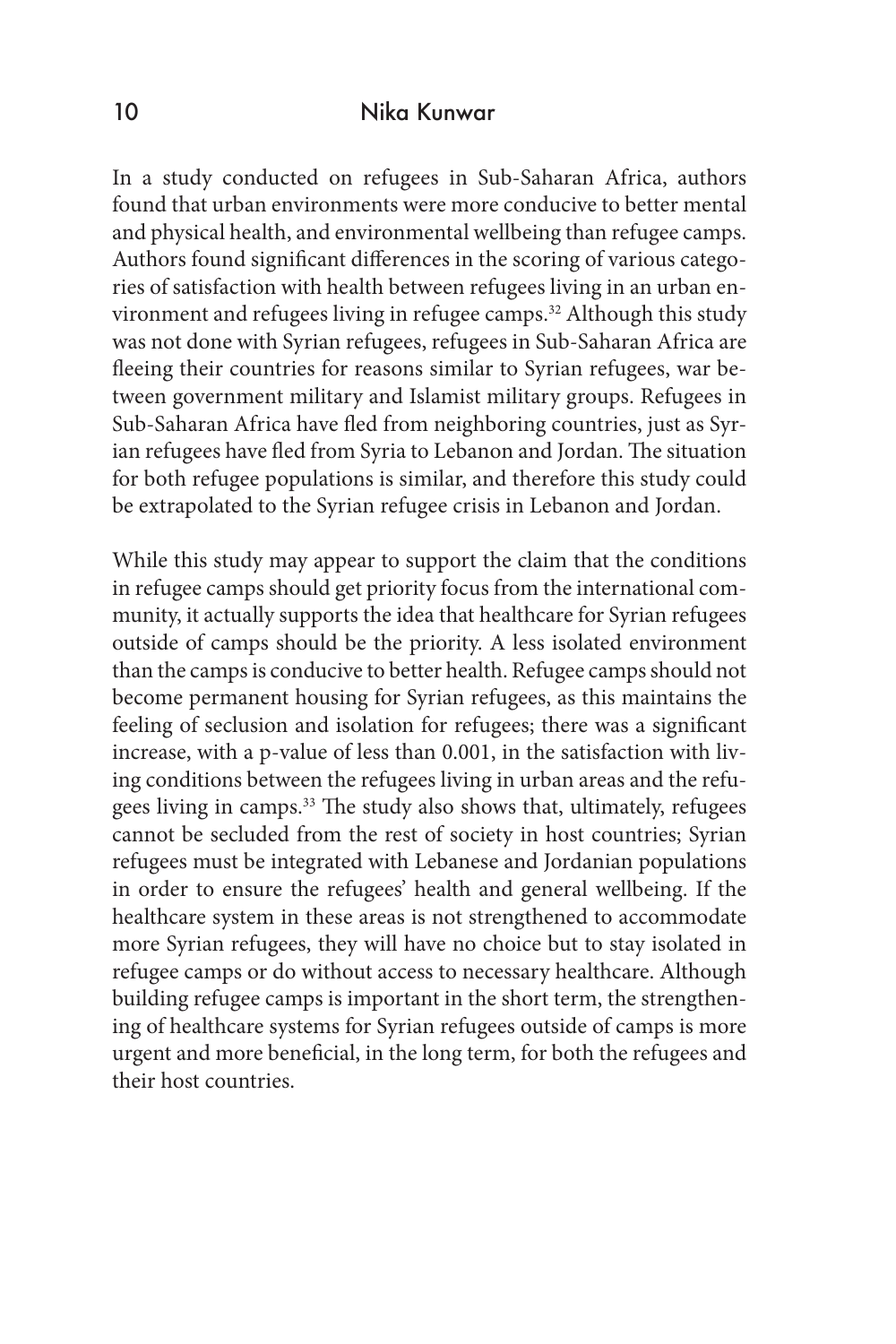#### **Unrestricting Healthcare Access for Syrian Refugees**

Medical expenses have proven to be one of the greatest barriers to receiving adequate healthcare services for Syrian refugees in Lebanon and Jordan.<sup>34</sup> For many Syrian refugees, healthcare services in Syria came at little cost. Once they travel to Lebanon and Jordan, refugees are no longer able to pay for their healthcare expenses, especially if they have non-communicable diseases.<sup>35</sup> In a report by Amnesty International, there are several stories of Syrian refugees who have struggled getting proper care for their illnesses; in some cases, refugees actually travel back to Syria in order to get more affordable treatment.<sup>36</sup> Amal is a Syrian refugee living in Lebanon; five years ago, she was diagnosed with kidney failure, and her condition requires her to have dialysis twice a week. In Syria, she was able to get treatment at no cost, but the expenses she must pay in Lebanon are unaffordable. She told Amnesty International, "I feel afraid to go to Syria, but I have no choice. I go every Monday and Thursday. It takes two and a half hours to go to Sham [Damascus]... the treatment takes four hours. I can't return the same day so I sleep in a hotel... I do not know anyone there. When I leave the hospital I feel dizzy and there is no one to assist me. I go alone to reduce the cost."37

While this story may indicate that people, such as Amal, are wealthier than the rest of the Syrian refugee population because they have the financial means to travel between Syria and Lebanon, it actually shows the desperation of patients to access proper care. If these patients were wealthy, they would be able to pay for the expensive medical care in Lebanon, rather than having to travel back to Syria for treatment. The cost for dialysis twice a week in Lebanon is US\$200; Amal is unable to pay this price, and "despite having to pay for a return trip from Lebanon to Syria, a hotel in Damscus, and an exit permit from Syria, she saves [\$33] per session."38 Amal needs more tests on her liver, but she is unable to pay for the examinations in Lebanon because the tests are not covered by the UNHCR.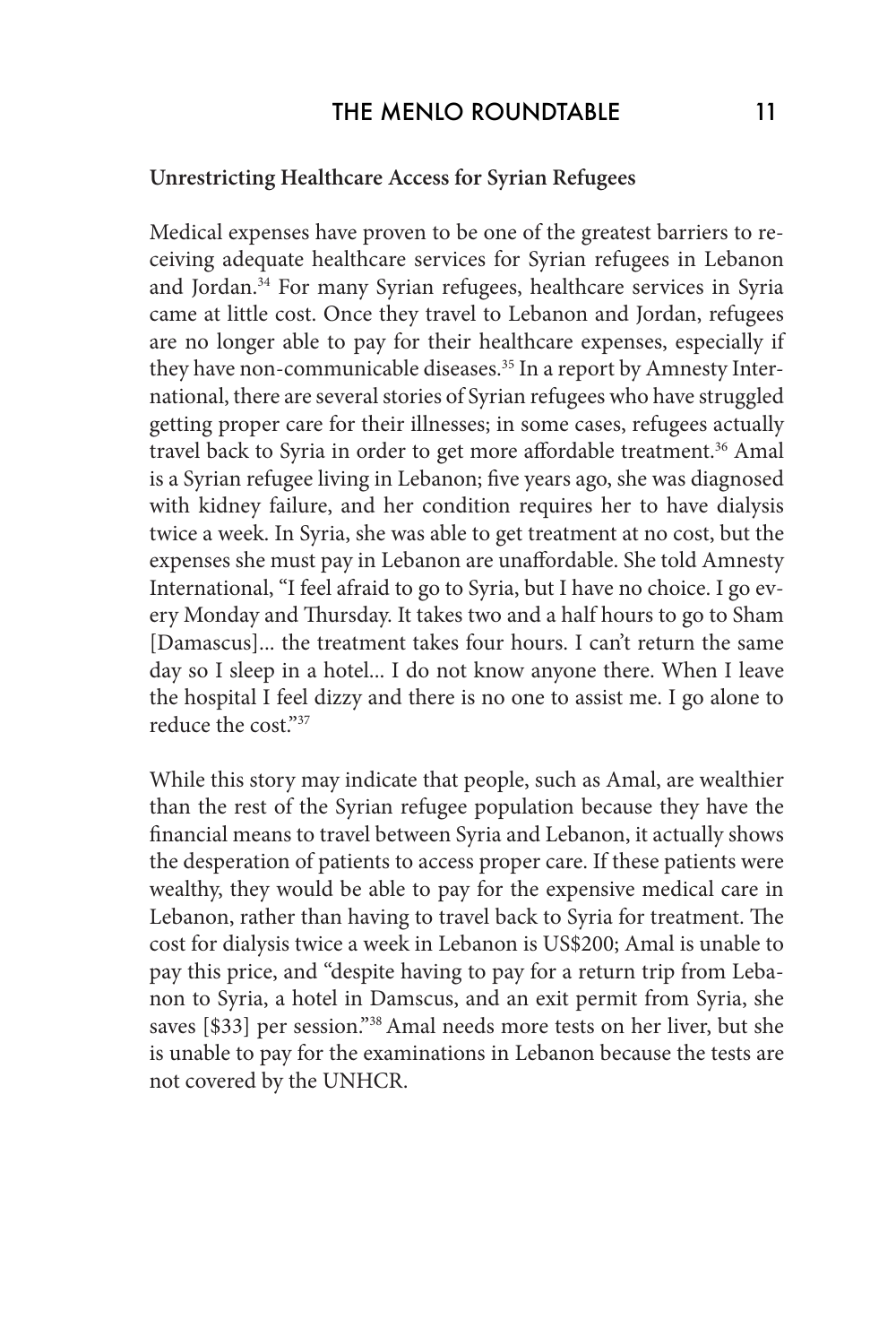A study published by *PLOS ONE* and completed by professors of public health at German universities, found that the cost of excluding refugees from healthcare is actually greater than the cost of granting them regular access to healthcare.<sup>39</sup> The legal restrictions on access to healthcare for refugees lead to delayed care, which can then increase costs of care and administrative work; it also shifts the care from less expensive primary care to more expensive secondary and tertiary care.<sup>40</sup> Primary care is usually the first point of consultation, the general physician. Secondary care is more specialized, and patients are usually referred to secondary care physicians by primary care physicians. Tertiary care is the most specialized and the most expensive, only employed when advanced medical care is required. Because refugee patients are forced to wait for medical care due to restrictions and a lack of financial means to pay, their conditions often worsen while they wait and require more specialized attention than if they were treated promptly. The authors of the German study attribute their findings to the idea that if refugees have limited access to healthcare, they will only seek out care when their malady becomes precarious; this makes their care much more costly than if they were to solicit care earlier, when their ailment was more easily treatable. Removing the restrictions on healthcare access for Syrian refugees could make them more inclined to visit the doctor before their ailment became dire. By waiting to receive medical attention, Syrian refugees also pose as a risk to the health of citizens in their host country. For example, in Turkey, the rate of polio and measles vaccinations is 98%, and there have been no confirmed cases of either disease since 2011.<sup>41</sup> However, the population of Syrian refugees arriving in Turkey has a lower vaccination rate, and this has led to a subsequent increase in cases of these preventable diseases among Turkish residents; similar cases are seen in Jordan and Lebanon. By providing healthcare for Syrian refugees in Jordan and Lebanon, the public health risk of the refugees would decrease, and the cost of medical care for these refugees would also decrease. In a *Lancet* article written by a member of the WHO, a professor at the London School of Hygiene and Tropical Medicine, and a professor at the Karolinska Institutet in Sweden, the authors reference the German study in order to refute the claim that granting universal healthcare to refugees increases healthcare expenditures, and to argue that "poor access to healthcare services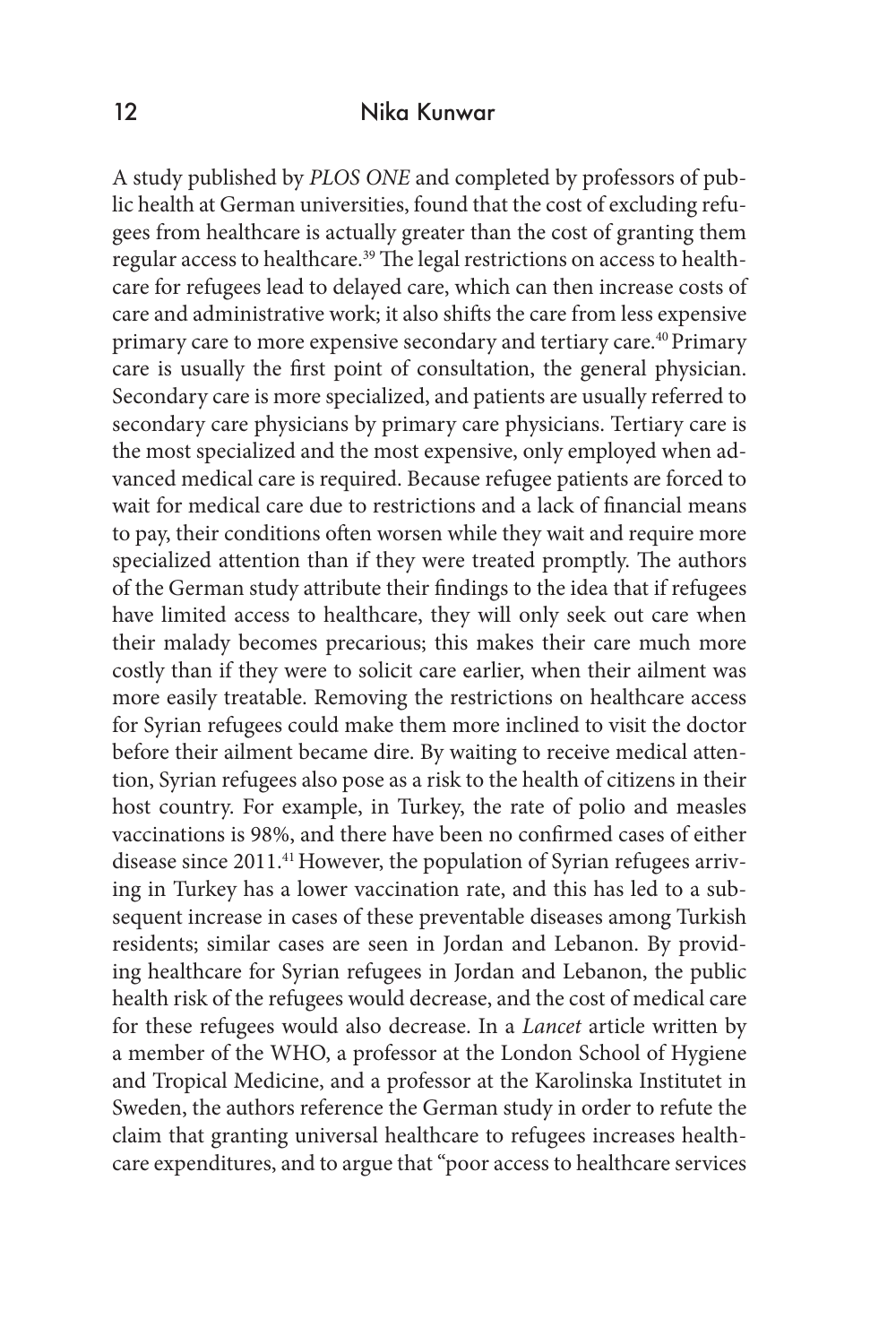interacts with discrimination and limited social rights thereby reinforcing exclusion as a root cause of ill health among refugees."42

The *PLOS ONE* study's counterintuitive conclusion that universal healthcare coverage actually costs less than alternatives is based on their comparisons of different groups of refugees in Germany. The relative difference in per capita expenditures by the host country for medical expenses between the group of refugees with restricted access to healthcare and the group of refugees with regular access to healthcare was calculated by first determining the incident expenditure for each group. This was done by dividing the total expenditures by the government of the host country on the group by the population of the group. After the incident rates for both groups was calculated, the relative difference in rate of expenditures between them was calculated by dividing the incident rate of the refugee population with restricted access to healthcare by the incident rate of the refugee population with regular access to healthcare. If the number were less than one, it would mean that the rate of expenditures for refugees with restricted access to healthcare was lower than the rate of expenditures for refugees with regular access to healthcare. If the number was greater than one, it would mean that the rate of expenditures for refugees with restricted access to healthcare was greater than the rate of expenditures for refugees with regular access to healthcare. The authors of the study found that the relative difference in rate of expenditures between the two populations was 1.39.43

This data suggests that restricting access to healthcare for refugees benefits neither the refugees nor the institution paying for their healthcare, whether it is a government, hospitals or NGOs. On the contrary, open access to healthcare benefits refugee populations, as wells as the host societies, including the governments, hospitals and NGOs. The conclusions of the *PLOS ONE* study are confirmed by the experience of Turkey, where primary healthcare services are provided free of charge for Syrian refugees who are registered with the government.<sup>44</sup> This has removed the burden of medical expenses for Syrian refugees who have arrived in Turkey in search of a more stable future. Lebanon and Jordan should, as Turkey has, provide unrestricted access to healthcare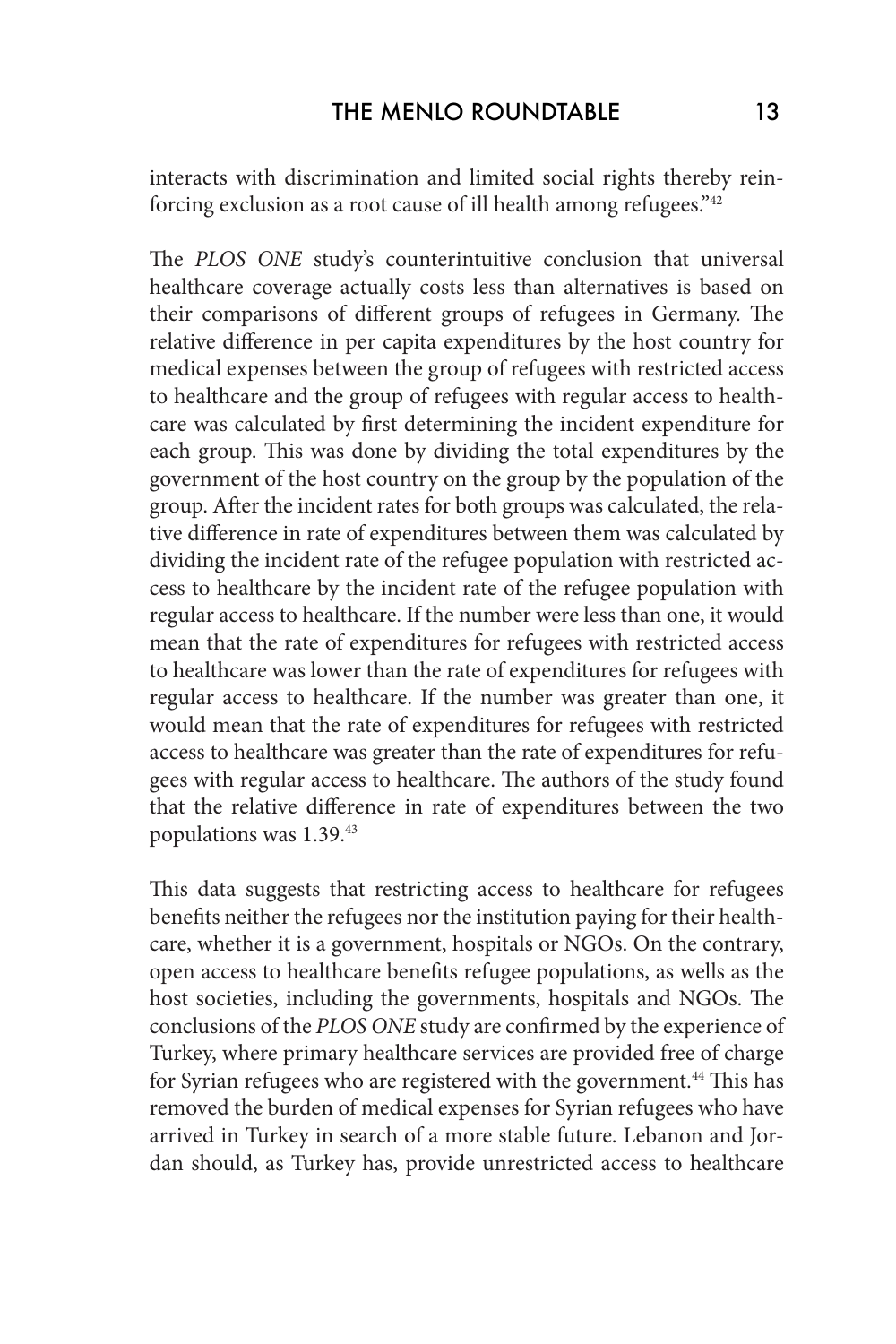for Syrian refugees. As shown in the German study, this would decrease the countries' expenditures on healthcare for Syrian refugees; however, I do acknowledge that it would also have the effect of attracting more immigrants.

While Lebanon and Jordan ought to provide essential healthcare services for Syrian refugees, free of charge or at a minimal cost, there is no denying that allowing Syrian refugees unrestricted access to healthcare is a financial burden. Although Turkey has been able to provide its Syrian refugees with unrestricted access to healthcare, the country has felt a sizable effect on their economy because of this.<sup>45</sup> The average cost per admitted patient in Turkey is 3,723 Turkish liras, which is equivalent to approximately 1,270 US dollars.<sup>46</sup> Because Turkey has a stronger economy than Lebanon and Jordan, it becomes even more imperative that the international community supports the efforts of the Lebanese and the Jordanians to provide unrestricted access to healthcare for Syrian refugees. Without international aid from countries like the United States and the United Kingdom, Lebanon and Jordan will founder when trying to provide healthcare for Syrian refugees, and thus, there will be no hope that these countries will provide the unrestricted healthcare needed so that Syrian refugees are ensured a healthy future.

## **Implementing Adaptation Training Programs for Syrian Healthcare Providers**

The language and cultural barrier between doctors working with refugees, and Syrian refugees themselves has proven to be yet another obstacle in the realm of healthcare for the refugee population.<sup>47</sup> The lack of trained personnel renders another obstruction when providing healthcare services to Syrian refugees. While the official language in Syria, Lebanon and Jordan is Arabic, many Syrian refugees speak Kurdish or different dialects of Arabic; this can lead to a lack of communication between doctors and Syrian refugee patients.

In a study done to evaluate the impact of the language barrier between Hispanic, Spanish-speaking patients, and doctors who speak English, it was found that the understanding of side effects of medication and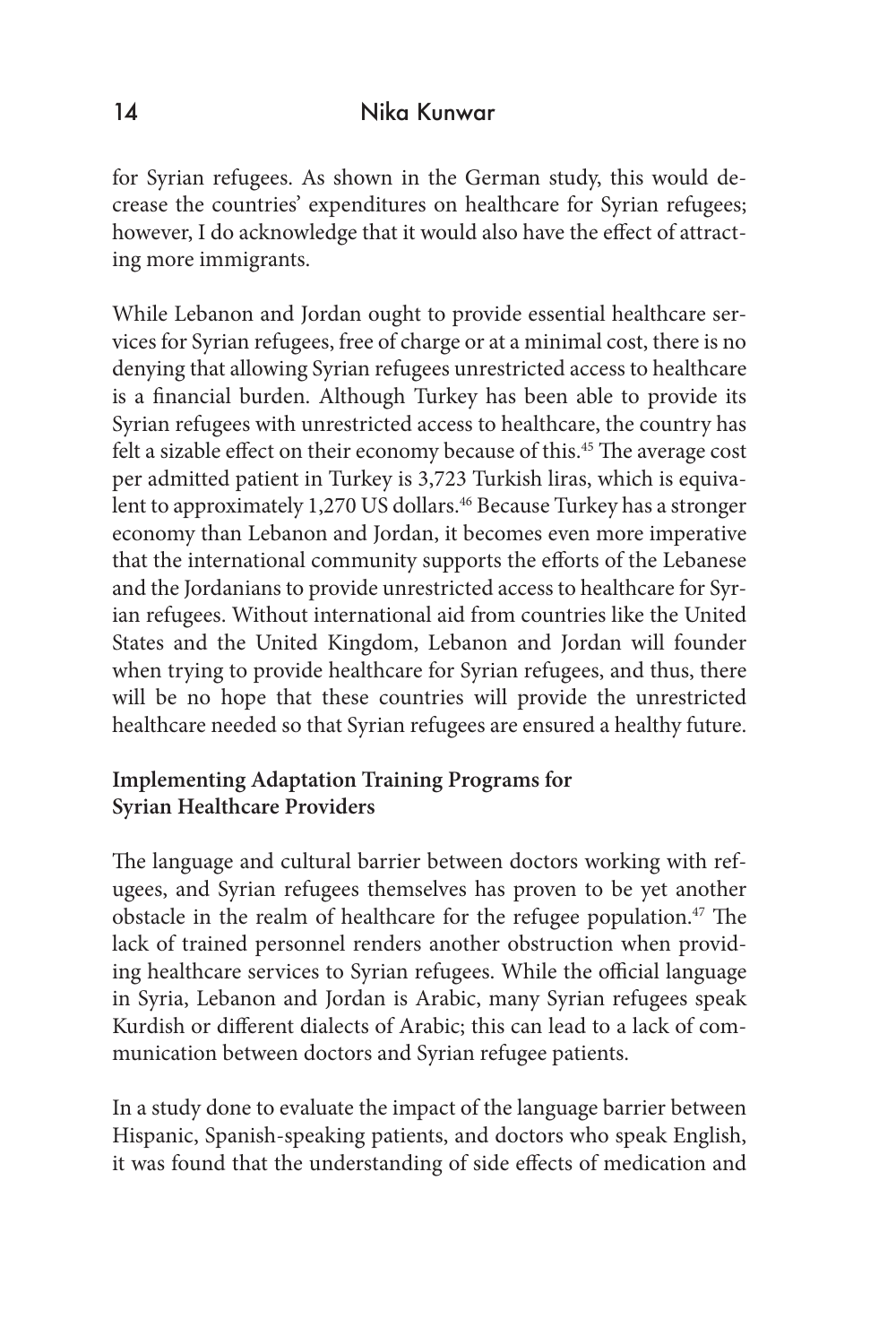the satisfaction with medical care were significantly decreased when compared to a control group of Hispanic, English-speaking patients.<sup>48</sup> While this study was not conducted among Syrian refugees, many of the Hispanic patients in this study are immigrants, much like the Syrian refugees. The situations are not equivalent, however the findings from this study can be applied to the plight of the Syrian refugees when it comes to communicating with doctors from other countries. Patient satisfaction decreases when there is a language barrier, as found in the study, and this could be applied to the circumstances of the Syrian refugees. Language barriers for Syrian refugees could lead to a lack of communication between the doctors and refugees, and a decrease of visits to the doctor by refugees because they do not believe the healthcare system is adequate.

Another obstacle is the cultural barrier between Syrian refugees and doctors who are treating the refugees in other countries. Karen Haboush, a Professor at the Graduate School of Applied and Professional Psychology at Rutgers University, claims that one of the biggest cultural differences between Lebanese and Syrian people is that the Lebanese tend to identify more with the Western and Christian world, whereas Syrians tend to identify more with the Arabic and Islamic world.49 Eighty-seven percent of Syrians are Muslim, while only 27% of the Lebanese people are Muslim; Christianity also prevails in Lebanon, as 40% of the population identifies as Christian.<sup>50</sup> Haboush adds that many Lebanese people have moved away from their Arabic ancestry, while most Syrians have not.<sup>51</sup> Religious and cultural differences between Syrian refugee patients and Lebanese doctors could result in tension between the two parties. In another report analyzing tensions that have arisen between Jordanians and Syrians, authors found that the competition for resources and cultural differences were points of friction. In the relationship between a Jordanian doctor and Syrian refugee patient, if either party felt tensions with the other, the care could be substandard; patient-doctor relations play a paramount role in the success of the appointment and treatment.<sup>52</sup> While it may be the case that with most healthcare providers, the relationship with patients remains civil, having programs to integrate Syrian refugee healthcare providers would eliminate many of the cultural differences that would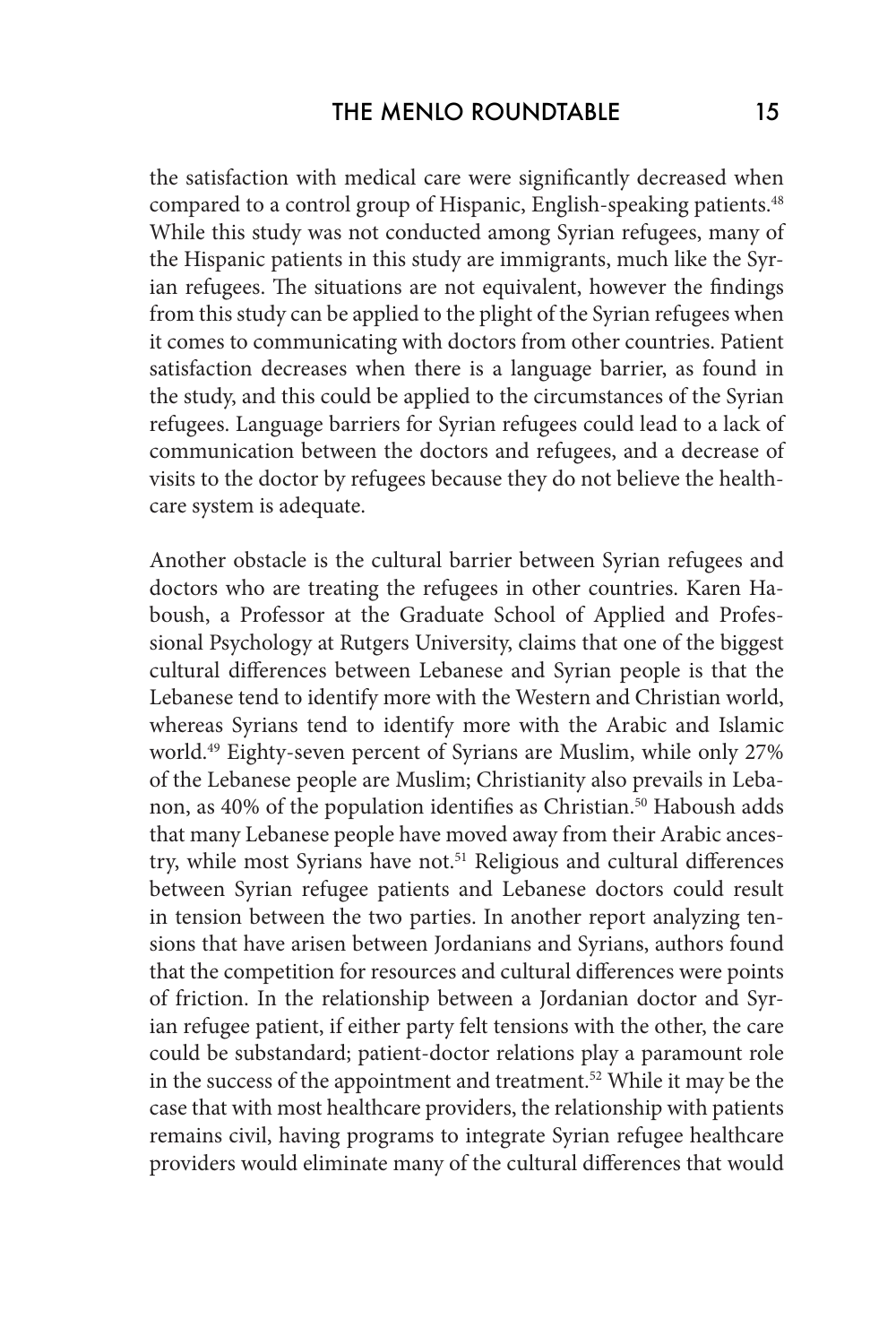otherwise be found, increase the number of healthcare providers and would provide Syrian healthcare workers meaningful work.

After an evaluation of the Turkish healthcare programs for Syrian refugee, Sahloul et al. acknowledged that the hospitals providing medical aid to refugees lacked the ability to compensate for the language and culture barriers and suggested that that Syrian physicians should work as healthcare providers within the Turkish healthcare system.53 The WHO, along with Gaziantep University and the Turkish Ministry of Health, started the first Refugee Doctor Adaptation Training in Turkey. This has helped with the shortage of staff, as well as the language and cultural barriers that was previously encountered by the Syrian refugee patients. This program trained 25 Syrian doctors in 2014 to help treat Syrian refugees and planned to expand in order to train 175 doctors in 2015, and 50 nurses through the Refugee Nurse Adaptation Training.54 Many of the Syrian refugees are well-educated healthcare providers, but they are not able to work in surrounding hospitals because they are not licensed to work in the country's healthcare system. If these Syrian doctors and other healthcare providers were to be a part of an expedited program to license them in the new country, it would help to eliminate the language and cultural barriers that are otherwise found between patients and doctors. The lack of healthcare personnel would also be ameliorated if Refugee Healthcare Provider Adaptation Training Programs were implemented in Lebanon and Jordan. If the refugees visited the doctors before their health problems became desperate, the expenditures of the hospital on the refugees would be reduced. The longer a refugee waits to be treated, the more expensive the treatment becomes; it is better for the refugee to come in when their condition is under control, rather than when it becomes unmanageable. As previously discussed, the program would also help to reduce the public health risk of the Syrian refugees. Because the trainees are already certified healthcare providers, this program would be at a negligible cost for the Lebanese and Jordanian governments, along with NGOs partnering with them, which is important because of the severe underfunding of both institutions.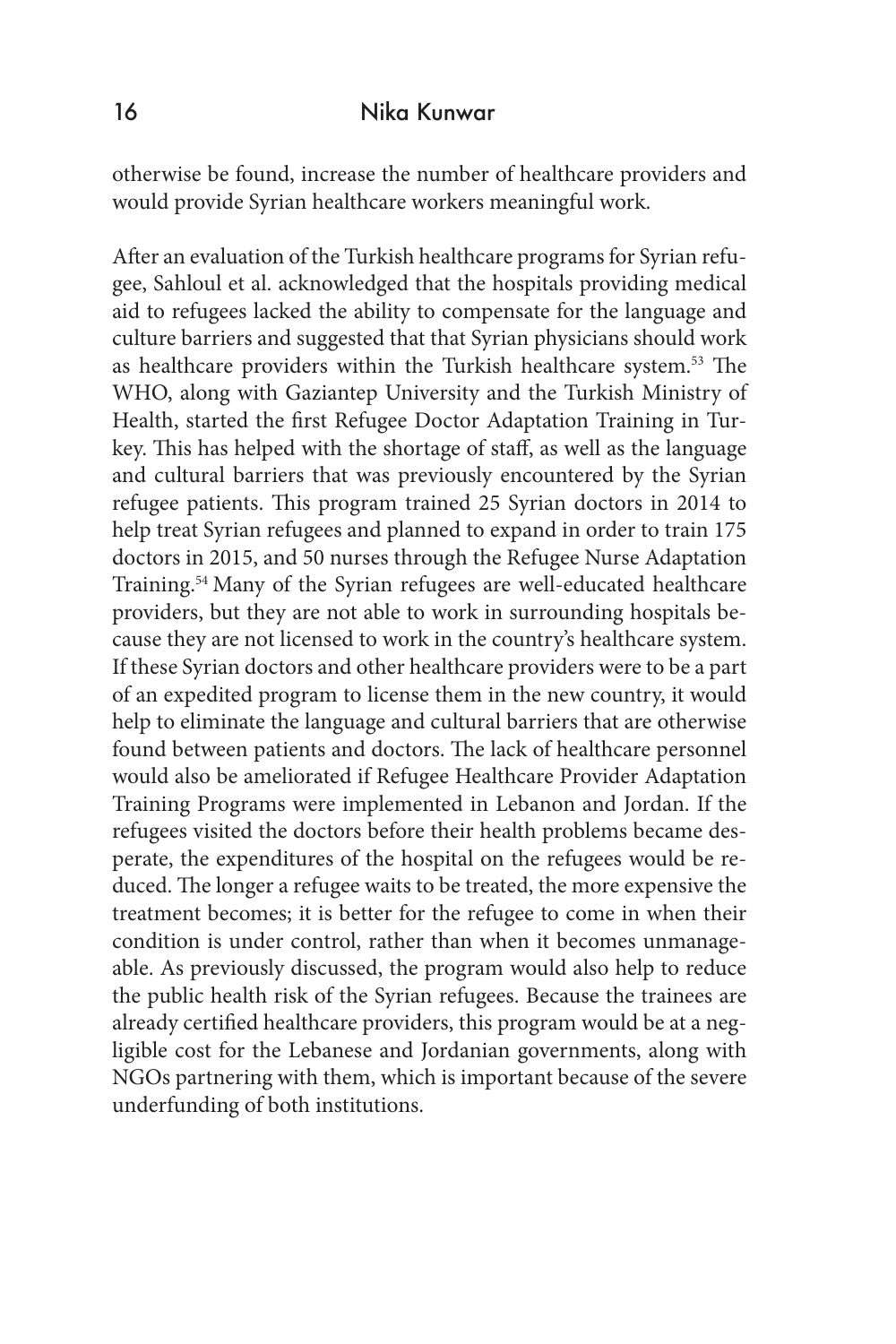#### **Conclusion**

The healthcare systems for Syrian refugees in Lebanon and Jordan have room for improvement. While many papers have discussed the various shortcomings of these two systems, few have written about detailed solutions to improve the healthcare systems for Syrian refugees in both countries. The lack of healthcare personnel to treat Syrian refugees in Lebanon and Jordan and the unaffordable cost of medical services for Syrian refugees in these two countries have contributed to the shortcomings of healthcare provided to refugees. Although building refugee camps remains important in the realm of accommodating Syrian refugees, the real need lies outside of the camps. Because refugee camps cannot become permanent housing for Syrian refugees, it is most important to focus on healthcare outside of refugee camps. Specifically, unrestricting access to healthcare for Syrian refugees and implementing adaptation-training programs for Syrian healthcare providers in Lebanon and Jordan are two of the most urgent measures that must be taken in order to ensure the health of Syrian refugees. Both of these solutions are also cost saving for the host countries.

The Ministry of Health in Turkey, in coordination with the UNHCR, has provided free primary care for Syrian refugees, and has started a program to adapt Syrian doctors and nurses into the Turkish healthcare system, so that they can treat Syrian refugees themselves. This has improved the burden of high medical expenses for Syrian refugees, as well as combated the language and cultural barriers found between Syrian refugee patients and their doctors. Both the unrestricted healthcare access and the adaptation-training program in Turkey should be looked to as models for the improvement of Lebanese and Syrian healthcare systems for Syrian refugees. However, in coordination with these two improvements, the international community must financially support Lebanon and Jordan in their commitment to providing quality healthcare for Syrian refugees, as this is an economic burden for both these countries. Because this refugee crisis is a global predicament, not just a problem for the countries surrounding the crisis to solve, the international community has an obligation to help countries that are accommodating the most refugees.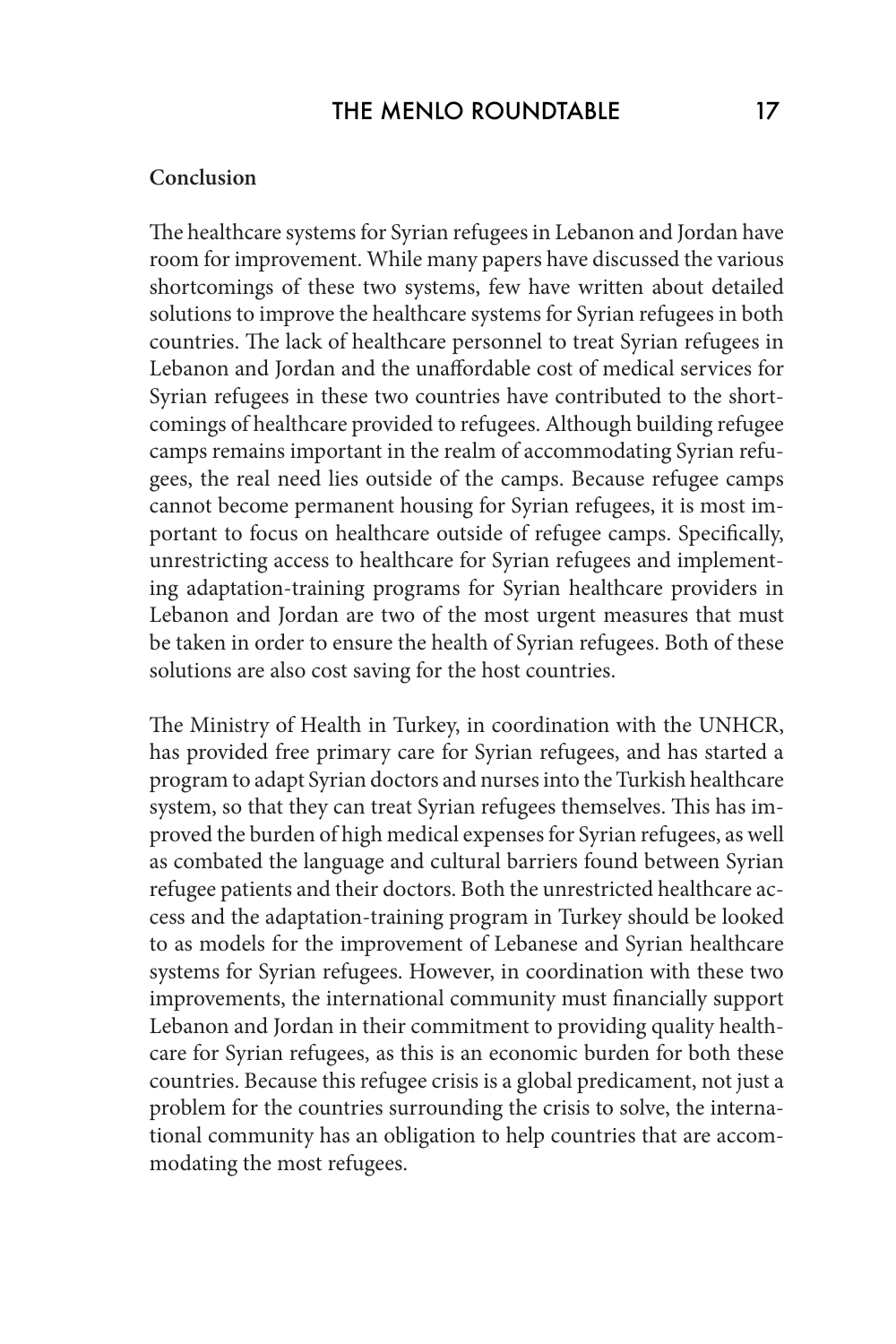There is a moral obligation that drives the arguments in this paper; it is wrong to let people suffer. However, there are other reasons that the issues discussed in this paper should be acted upon beyond the moral argument. Syrian refugees may pose as a public health risk to citizens of host nations, as previously described. If they do not have proper access to healthcare, they could spread illnesses to people in their host country. A public health crisis in Lebanon and Jordan would also add to the instability of the region. The United States and Europe both have an interest in the stability of this region because this region is significant economically and politically. There is self-interest for both the United States and Europe to help maintain the stability in Jordan and Lebanon through supporting healthcare for Syrian refugees, as they rely on this region for oil. In addition, if Lebanon and Jordan do not secure a healthcare system for Syrian refugees, the refugees will have to start traveling elsewhere. This could put more pressure on the United States to take in more Syrian refugees, which is an idea that many people reject. A final concern is even broader. If the lack of infrastructure of the healthcare systems for Syrian refugees in Lebanon and Jordan is not addressed, the economies of both these countries could collapse because of health crises; this would then affect the world's economy. The international community needs to assist with these remediation efforts because of the consquences of the humanitarian and economic impacts. The urgency of addressing the problem of healthcare for Syrian refugees in Jordan and Lebanon is increasing, and should be placed at the forefront of national and international efforts to alleviate this crisis.

#### **Notes**

1. United Nations High Commissioner for Refugees, "Syria Regional Refugee Response," United Nations, last modified February 7, 2016, accessed February 10, 2016, http://data.unhcr.org/syrianrefugees/ regional.php.

2. Médecins San Frontières, *Misery beyond the War Zone: Life for Syrian Refugees and Displaced Populations in Lebanon*, February 2012, accessed February 7, 2016, http://www.lekari-bez-hranic.cz/sites/ czech/files/lebanon-report-light.pdf.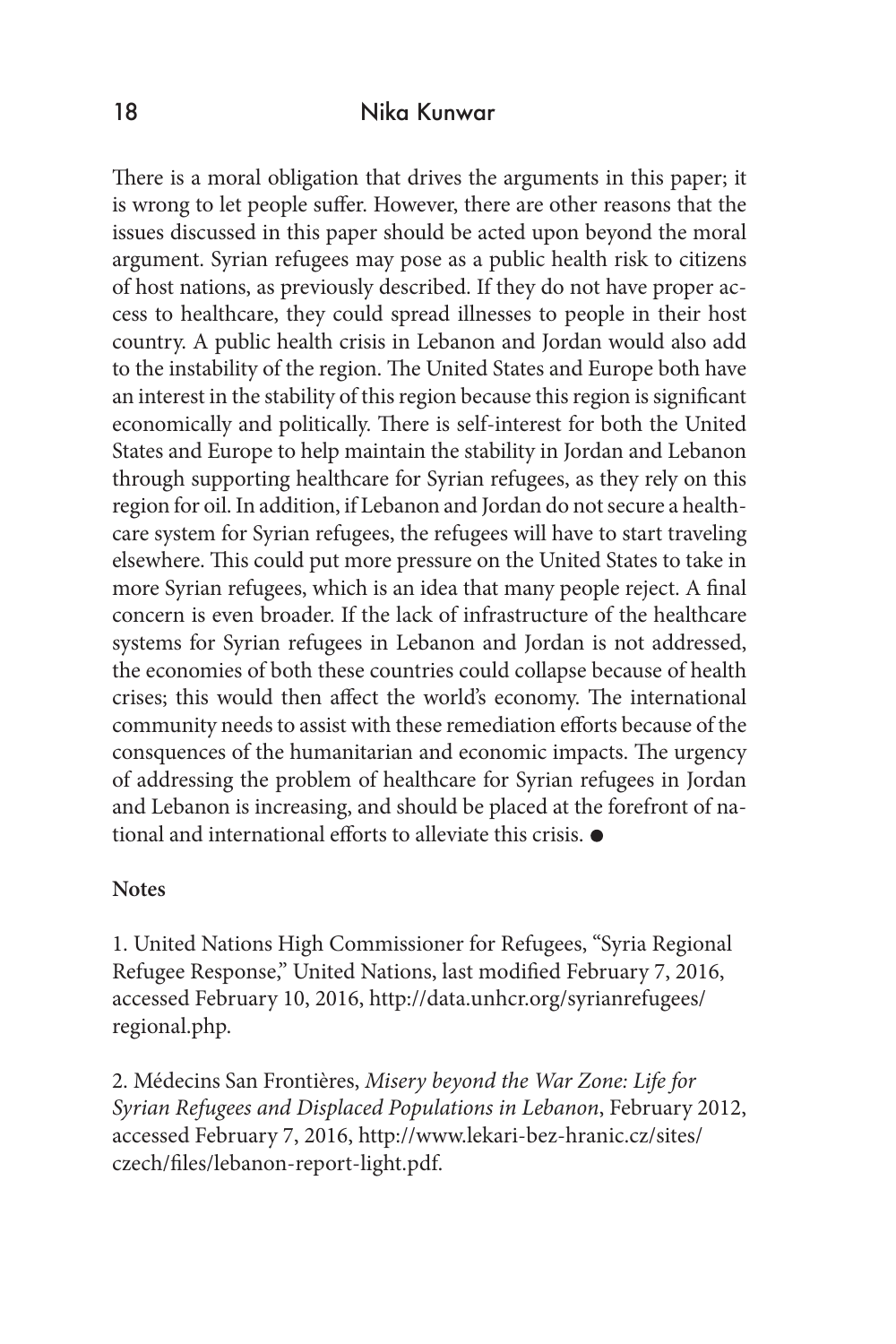3. Aula Abbara et al., "Mental Health among Displaced Syrians: Findings from the Syria Public Health Network," *Journal of the Royal Society of Medicine*, (January 27, 2016): accessed February 6, 2016, http://jrs.sagepub.com/content/early/2016/01/23/0141076816629765. full.pdf+html; Amnesty International, Agonizing Choices: Syrian Refugees in Need of Health Care in Lebanon, 2014, accessed February 6, 2016, https://www.amnesty.org/en/documents/MDE18/001/2014/ en/; Matthew Benage et al., "An Assessment of Antenatal Care among Syrian Refugees in Lebanon," *Conflict and Health* 9, no. 8 (2015): accessed February 6, 2016, http://conflictandhealth.biomedcentral. com/articles/10.1186/s13031-015-0035-8.

4. Abbara et al., "Mental Health among Displaced Syrians."

5. Médecins San Frontières, *Misery beyond the War Zone: Life for Syrian Refugees and Displaced Populations in Lebanon*, February 2012, accessed February 7, 2016, http://www.lekari-bez-hranic.cz/sites/ czech/files/lebanon-report-light.pdf.

6. Ibid.

7. Amej S. Al-Fahoum et al., "The Provision of Health Services in Jordan to Syrian Refugees," *Health Science Journal*, no. 2.2 (2015): accessed February 7, 2016, http://www.hsj.gr/medicine/theprovision-of-health-services-in-jordan-to-syrian-refugees.pdf; Shannon Doocy et al., "Health Service Utilization and Access to Medicines among Syrian Refugee Children in Jordan," *The International Journal of Health Planning and Management*, 2016, accessed February 6, 2016, http://onlinelibrary.wiley.com/ doi/10.1002/hpm.2336/epdf.

8. Al-Fahoum et al., "The Provision of Health," 1.

9. Ibid., 3; An orbital probit model is a statistical test used to analyze more than two outcomes of an ordinal dependent variable.

10. Ibid., 4.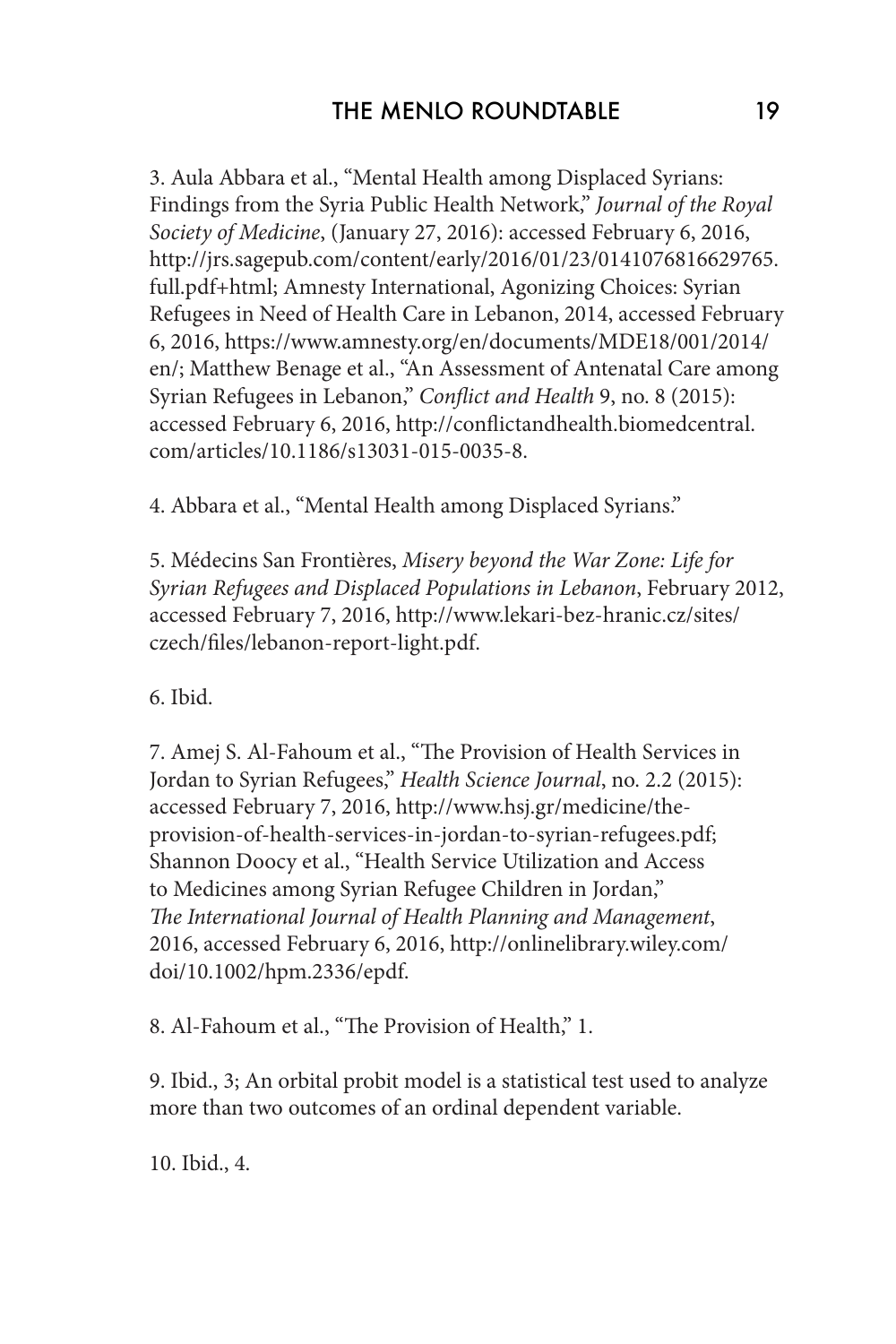11. Doocy et al., "Health Service Utilization and Access," 4.

12. Ibid., 7.

13. Ibid., 8.

*14. Regional Refugee and Resilience Plan 2016-2017 in Response to the Syria Crisis*, 2016, accessed February 6, 2016, http://www.3rpsyriacrisis. org/wp-content/uploads/2015/12/3RP-Regional-Overview-2016- 2017.pdf.

15. Etienne V. Langlois et al., "Refugees: Towards Better Access to Health-care Services," *The Lancet* 387, no. 10016 (January 23, 2016): accessed February 29, 2016, http://thelancet.com/journals/lancet/ article/PIIS0140-6736(16)00101-X/fulltext.

16. *Regional Refugee and Resilience.*

17. Amnesty International, *Agonizing Choices: Syrian Refugees in Need of Health Care in Lebanon*, 2014, accessed February 6, 2016, https://www.amnesty.org/en/documents/MDE18/001/2014/en/; Matthew Benage et al., "An Assessment of Antenatal Care among Syrian Refugees in Lebanon," *Conflict and Health* 9, no. 8 (2015): accessed February 6, 2016, http://conflictandhealth.biomedcentral. com/articles/10.1186/s13031-015-0035-8; Médecins San Frontières, *Misery beyond the War Zone*.

18. Amnesty International, *Agonizing Choices: Syrian Refugees in Need of Health Care in Lebanon*.

19. Ibid. 20. Ibid. 21. Ibid. 22. Ibid.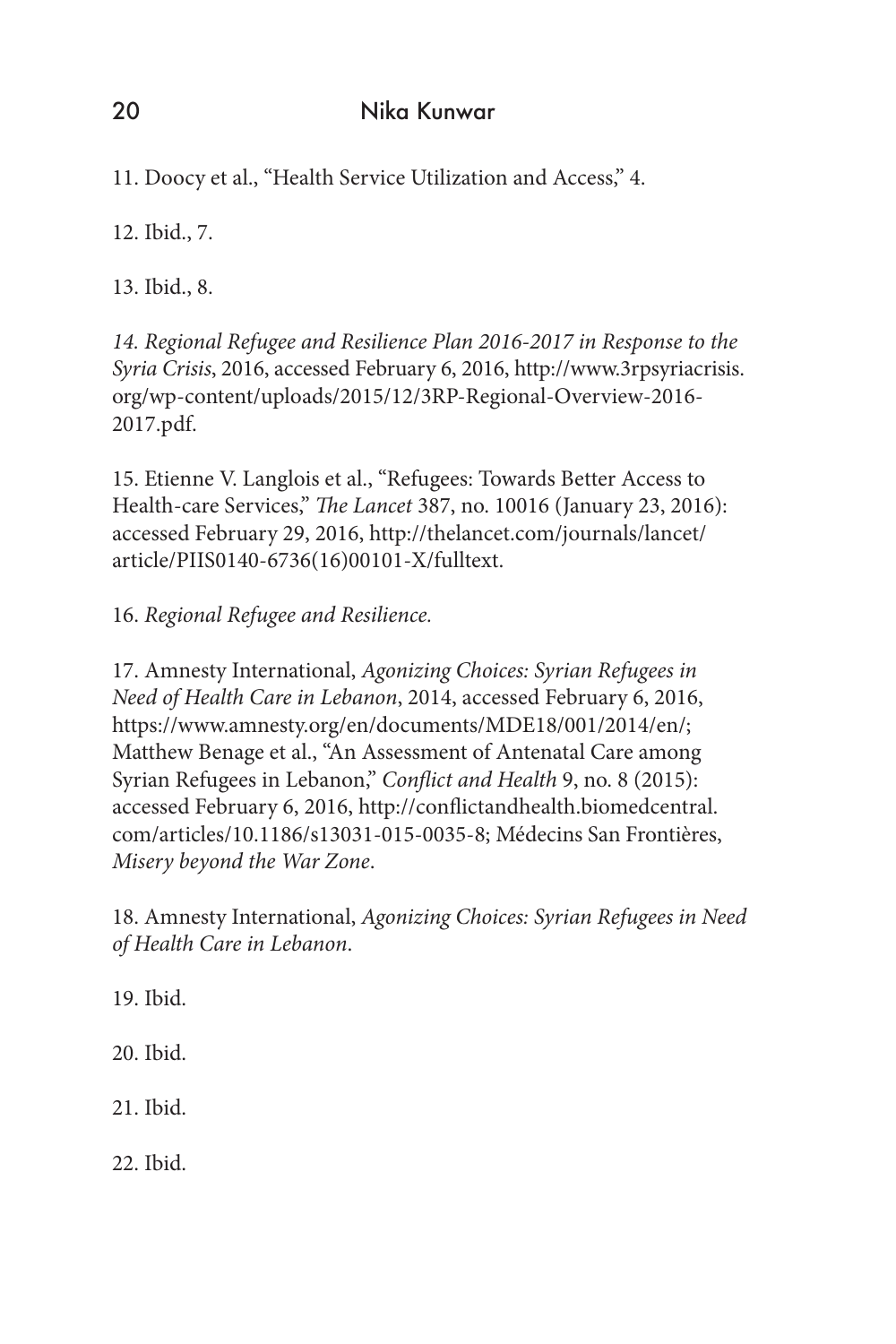## THE MENLO ROUNDTABLE 21

23. Médecins San Frontières. *Misery beyond the War Zone*.

24. Benage et al., "An Assessment of Antenatal Care among Syrian Refugees in Lebanon."

25. Ibid.

26. Rebecca Byler, Fkadu Gelaw, and Kaveh Khoshnood, "Beyond the Tent: Considerations for Altering the Standard Refugee Camp Design for Improved Health Outcomes," *IEEE 2015 Global Humanitarian Technology Conference*, January 2015, accessed February 5, 2016, http://ieeexplore.ieee.org/stamp/stamp.jsp?tp=&arnumber=7343964.

27. Ibid., 3.

28. Médecins San Frontières, *Misery beyond the War Zone*; Al-Fahoum et al., "The Provision of Health."

29. United Nations High Commissioner for Refugees, "Living in the Shadows: Jordan Home Visits Report 2014," UNHCR, accessed April 18, 2016, http://www.unhcr.org/54b685079.pdf.

30. Ibid.

31. Médecins San Frontières, *Misery beyond the War Zone*, 6.

32. Thomas M. Crea, Rocio Calvo, and Maryanne Loughry, "Refugee Health and Wellbeing: Differences between Urban and Camp-Based Environments in Sub-Saharan Africa," *Journal of Refugee Studies* 28, no. 3 (April 15, 2015): 325, accessed March 13, 2016, http://jrs.oxfordjournals.org/content/28/3/319.short.

33. Ibid., 7.

34. Doocy et al., "Health Service Utilization and Access."; Médecins San Frontières, *Misery beyond the War Zone*.

35. Médecins San Frontières. *Misery beyond the War Zone*.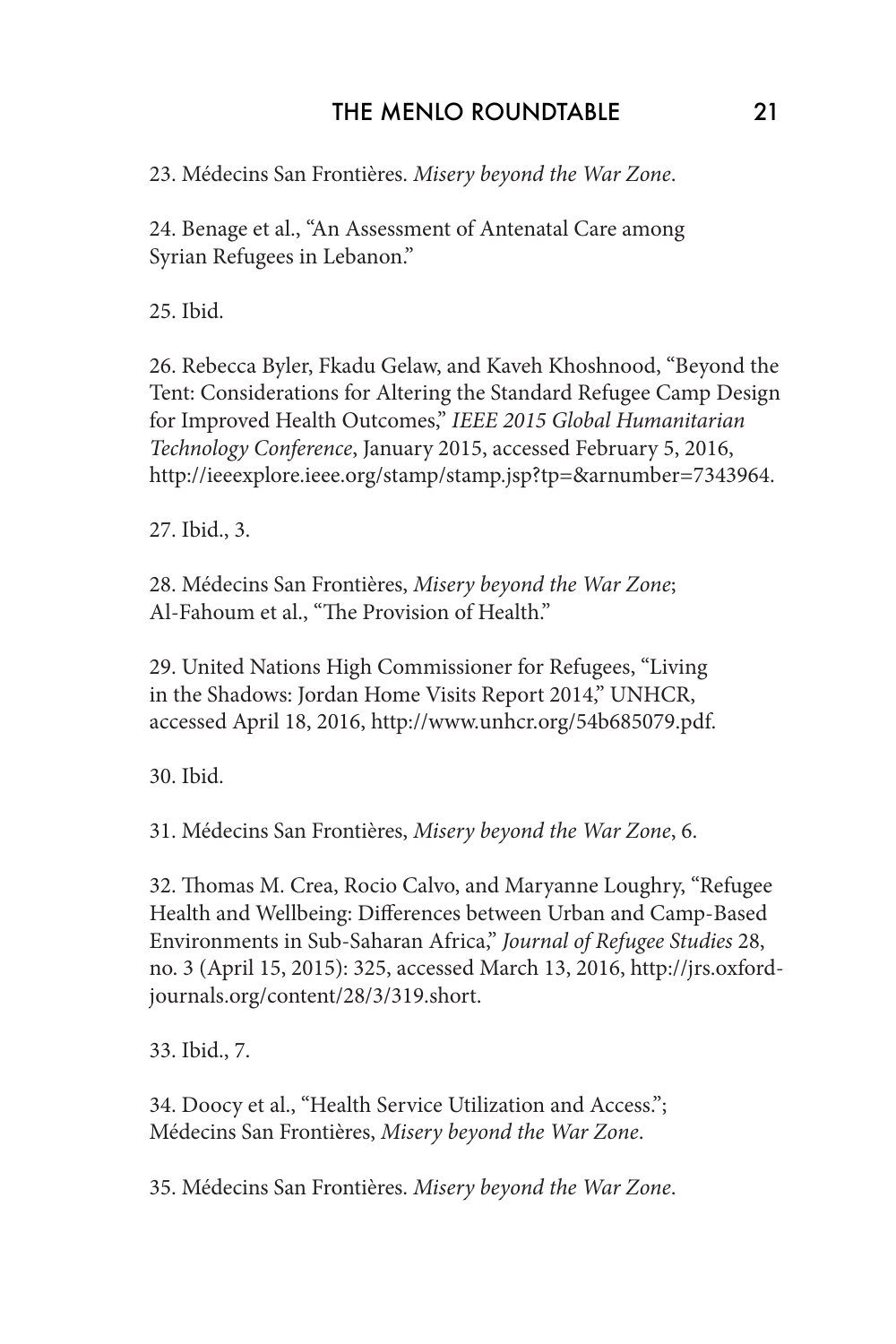36. Amnesty International, *Agonizing Choices: Syrian Refugees in Need of Health Care in Lebanon*.

37. Ibid., 17.

38. Ibid., 17.

39. Kayvan Bozorgmehr and Oliver Razum, "Effect of Restricting Access to Health Care on Health Expenditures among Asylum-Seekers and Refugees: A Quasi-Experimental Study in Germany, 1994–2013," *PLOS ONE* 10, no. 7 (July 22, 2015):1, accessed March 11, 2016, http://journals.plos.org/plosone/article?id=10.1371/journal. pone.0131483.

40. Ibid., 4.

41. Al-Fahoum et al., "The Provision of Health," 1.

42. Etienne V. Langlois et al., "Refugees: Towards Better Access to Health-care Services," *The Lancet* 387, no. 10016 (January 23, 2016): 320, accessed February 29, 2016, http://thelancet.com/journals/ lancet/article/PIIS0140-6736(16)00101-X/fulltext.

43. Bozorgmehr and Razum, "Effect of Restricting Access," 6.

44. *Regional Refugee and Resilience.*

45. Mehmet Büyüktryaki et al., "Neonatal Outcomes of Syrian Refugees Delivered in a Tertiary Hospital in Ankara, Turkey," *Conflict and Health 9*, no. 38 (December 21, 2015): accessed February 29, 2016, http://conflictandhealth.biomedcentral.com/ articles/10.1186/s13031-015-0066-1; Hatice K. Ozdogan et al., "Syrian Refugees in Turkey: Effects on Intensive Care," *The Lancet* 384, no. 9952 (October 18, 2014): accessed March 1, 2016, http://www.thelancet.com/journals/lancet/article/PIIS0140- 6736(14)61862-6/fulltext?rss%3Dyes.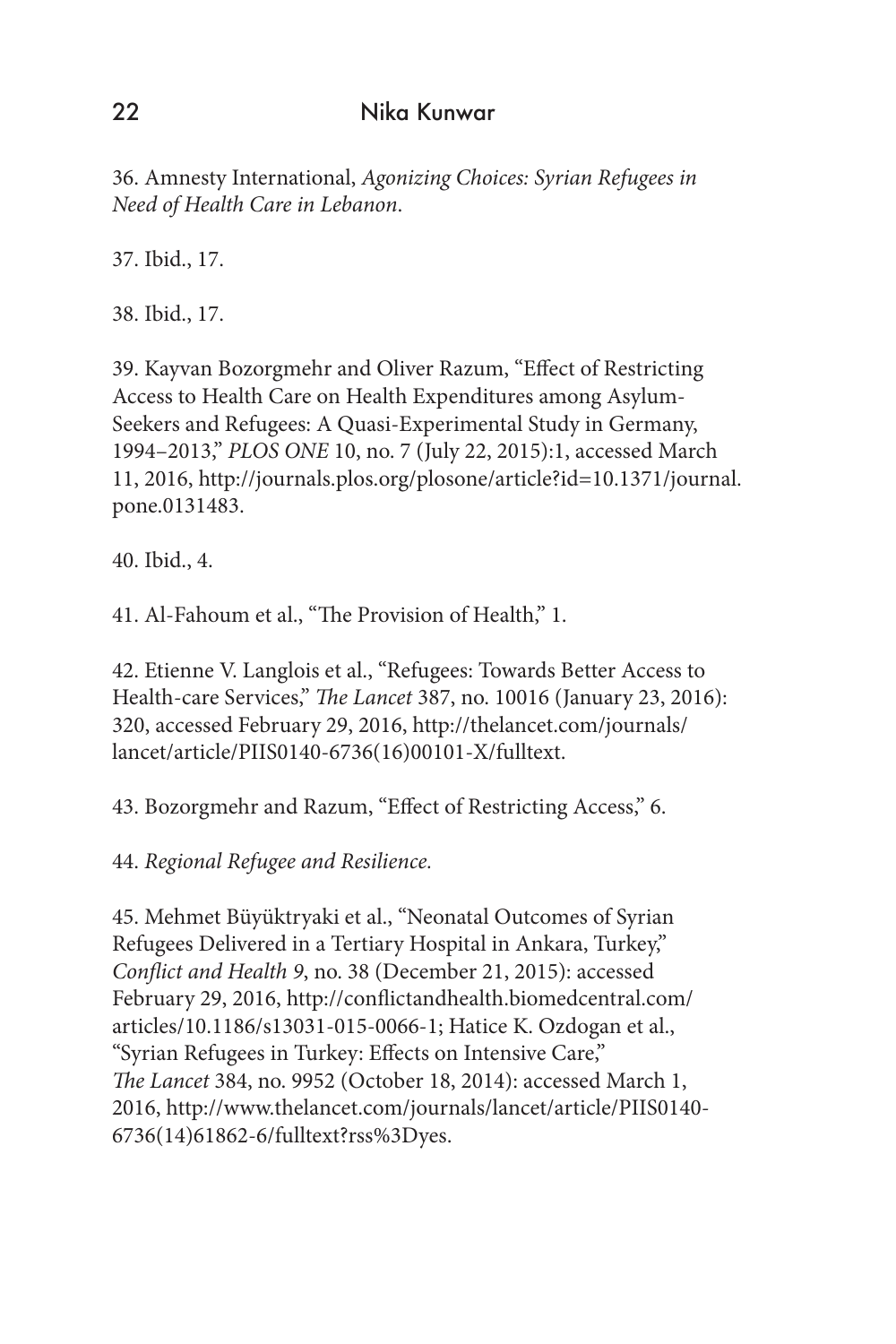46. Hatice K. Ozdogan et al., "Syrian Refugees in Turkey: Effects on Intensive Care," *The Lancet* 384, no. 9952 (October 18, 2014), accessed March 1, 2016, http://www.thelancet.com/journals/ lancet/article/PIIS0140-6736(14)61862-6/fulltext?rss%3Dyes.

47. Ozdogan et al., "Syrian Refugees in Turkey."; Sahloul, Zaher, Abdul Ghani Sankri-Tarbichi, and Mazen Kherallah. "Evaluation Report of Health Care Services at the Syrian Refugee Camps in Turkey." *Avicenna Journal of Medicine* 2, no. 2 (May 2012): 25-28. Accessed February 5, 2016. http://www.ncbi.nlm.nih.gov/pmc/ articles/PMC3507073/.

48. Rand A. David and Michelle Rhee, "The Impact of Language as a Barrier to Effective Health Care in an Underserved Urban Hispanic Community," *Mt Sinai J Med65*, no. 5 (October/November 1998): 393, accessed March 14, 2016, http://www.vdh.state.va.us/ohpp/ clasact/documents/CLASact/research3/13\_David.pdf.

49. Karen L. Haboush, "Lebanese and Syrian Families," in *Ethnicity and Family Therapy*, ed. Monica McGoldrick, Joe Giordano, and Nydia Garcia-Preto, third ed. (New York City, NY: Guildford Press, 2005), 470, accessed March 11, 2016, https://books.google.com/books.

50. "Syrian Religions," Index Mundi, accessed March 11, 2016, http://www.indexmundi.com/syria/religions.html; "Lebanon Demographics Profile 2014," Index Mundi, accessed March 11, 2016, http://www.indexmundi.com/lebanon/demographics\_profile.html.

51. Karen L. Haboush, "Lebanese and Syrian Families," 471.

52. Mercy Corps, *Seeking Stability: Evidence on Strategies for Reducing the Risk of Conflict in Northern Jordanian Communities Hosting Syrian Refugees*, 3, 2015, accessed March 11, 2016, https://www.mercycorps. org/sites/default/files.

53. Sahloul et al., "Evaluation Report of Health Care Services at the Syrian Refugee Camps in Turkey." 27.

54. World Health Organization. *Syria Crisis - Turkey 3RP Operation.*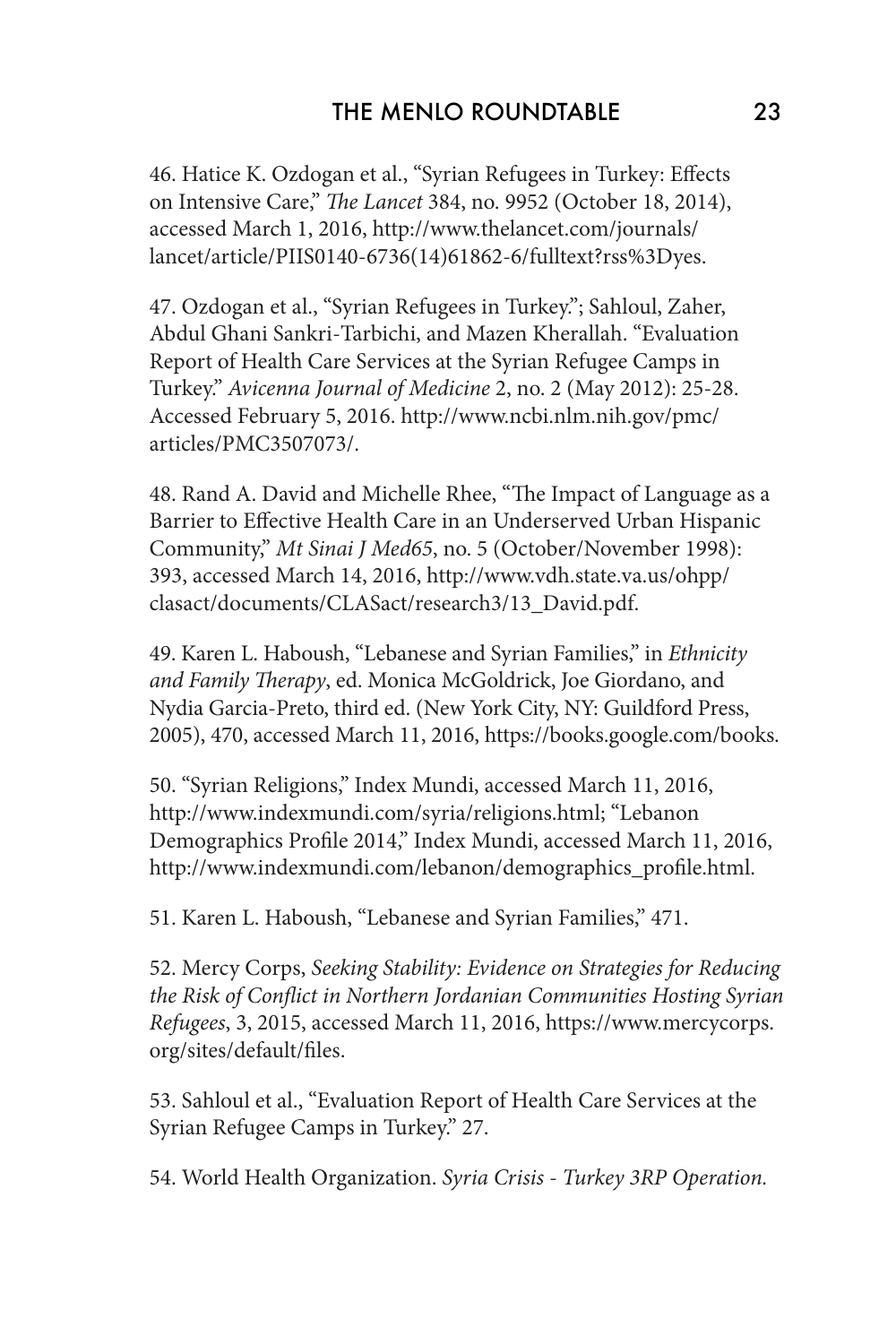## **Bibliography**

Abbara, Aula, Adam Coutts, Fouad M. Fouad, et al. "Mental Health among Displaced Syrians: Findings from the Syria Public Health Network." J*ournal of the Royal Society of Medicine.* (January 27, 2016): 1-3.

Al-Fahoum, Amjed S., Marianna Diomidous, et al. "The Provision of Health Services in Jordan to Syrian Refugees." *Health Science Journal*, no. 2.2 (2015): 1-7.

Amnesty International. *Agonizing Choices: Syrian Refugees in Need of Healthcare in Lebanon.* 2014. Accessed February 6, 2016. https://www.amnesty.org/en/documents/MDE18/001/2014/en/.

Benage, Matthew, P. Gregg Greenough, Patrick Vinck, et al. "An Assessment of Antenatal Care among Syrian Refugees in Lebanon." *Conflict and Health 9*, no. 8 (2015): 1-11.

Bozorgmehr, Kayvan, and Oliver Razum. "Effect of Restricting Access to Health Care on Health Expenditures among Asylum-Seekers and Refugees: A Quasi-Experimental Study in Germany, 1994-2013." *PLOS ONE* 10, no. 7 (July 22, 2015). Accessed March 11, 2016. http://journals.plos.org/plosone/article?id=10.1371/journal. pone.0131483.

Büyüktryaki, Mehmet, Fuat Emre Canpolat, Evrim Alyamac Dizdar, et al. "Neonatal Outcomes of Syrian Refugees Delivered in a Tertiary Hospital in Ankara, Turkey." *Conflict and Health* 9, no. 38 (December 21, 2015): 1-2.

Byler, Rebecca, Fkadu Gelaw, and Kaveh Khoshnood. "Beyond the Tent: Considerations for Altering the Standard Refugee Camp Design for Improved Health Outcomes." *IEEE 2015 Global Humanitarian Technology Conference*, January 2015, 1-6.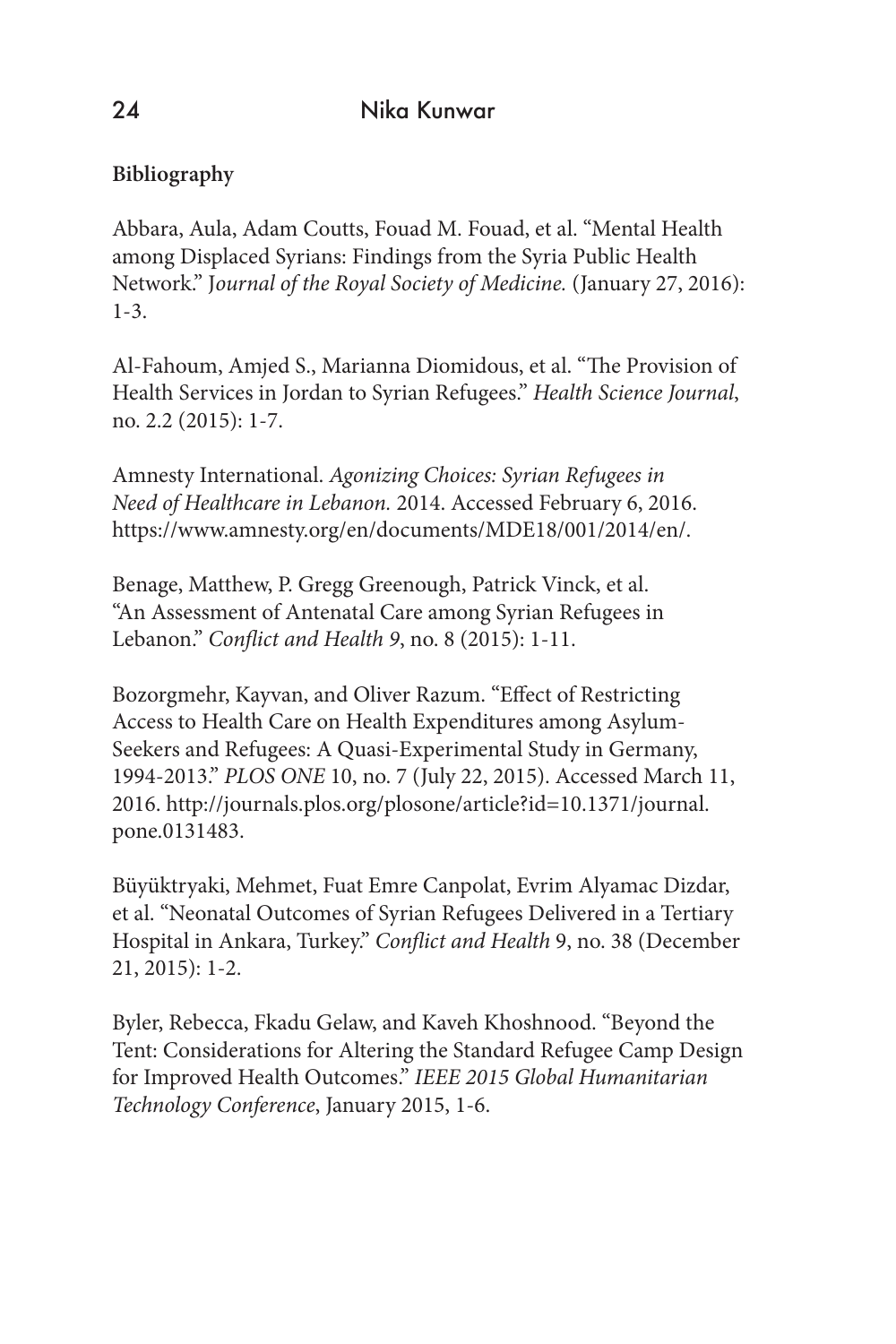Crea, Thomas M., Rocio Calvo, and Maryanne Loughry. "Refugee Health and Wellbeing: Differences between Urban and Camp-Based Environments in Sub-Saharan Africa." *Journal of Refugee Studies* 28, no. 3 (April 15, 2015): 319-30.

Cousins, Sophie. "Syrian Crisis: Health Experts Say More Can Be Done." *The Lancet* 385 (March 14, 2015): 933-34.

David, Rand A., and Michelle Rhee. "The Impact of Language as a Barrier to Effective Healthcare in an Underserved Urban Hispanic Community." *Mt Sinai J Med 65*, no. 5 (October/November 1998): 393-97.

Demirtas, Unal, and Aslan Ozden. "Syrian Refugees: Health Services Support and Hospitality in Turkey." *The Royal Society for Public Health* 129, no. 11 (2015): 1549-50.

Doocy, Shannon, Emily Lyles, Laila Akhu-Zaheya, et al. "Health Service Utilization and Access to Medicines among Syrian Refugee Children in Jordan." *The International Journal of Health Planning and Management*, 2016.

"Jordan." Syrian Refugees. Accessed April 15, 2016. http://syrianrefugees.eu/?page\_id=87.

Langlois, Etienne V., Andy Haines, Göran Tomson, and Abdul Ghaffar. "Refugees: Towards Better Access to Health-care Services." *The Lancet* 387, no. 10016 (January 23, 2016): 319-21.

Haboush, Karen L. "Lebanese and Syrian Families." In *Ethnicity and Family Therap*y, edited by Monica McGoldrick, Joe Giordano, and Nydia Garcia-Preto, 468-86. Third ed. New York City, NY: Guildford Press, 2005.

Médecins San Frontières. *Misery beyond the War Zone: Life for Syrian Refugees and Displaced Populations in Lebanon*. February 2012.